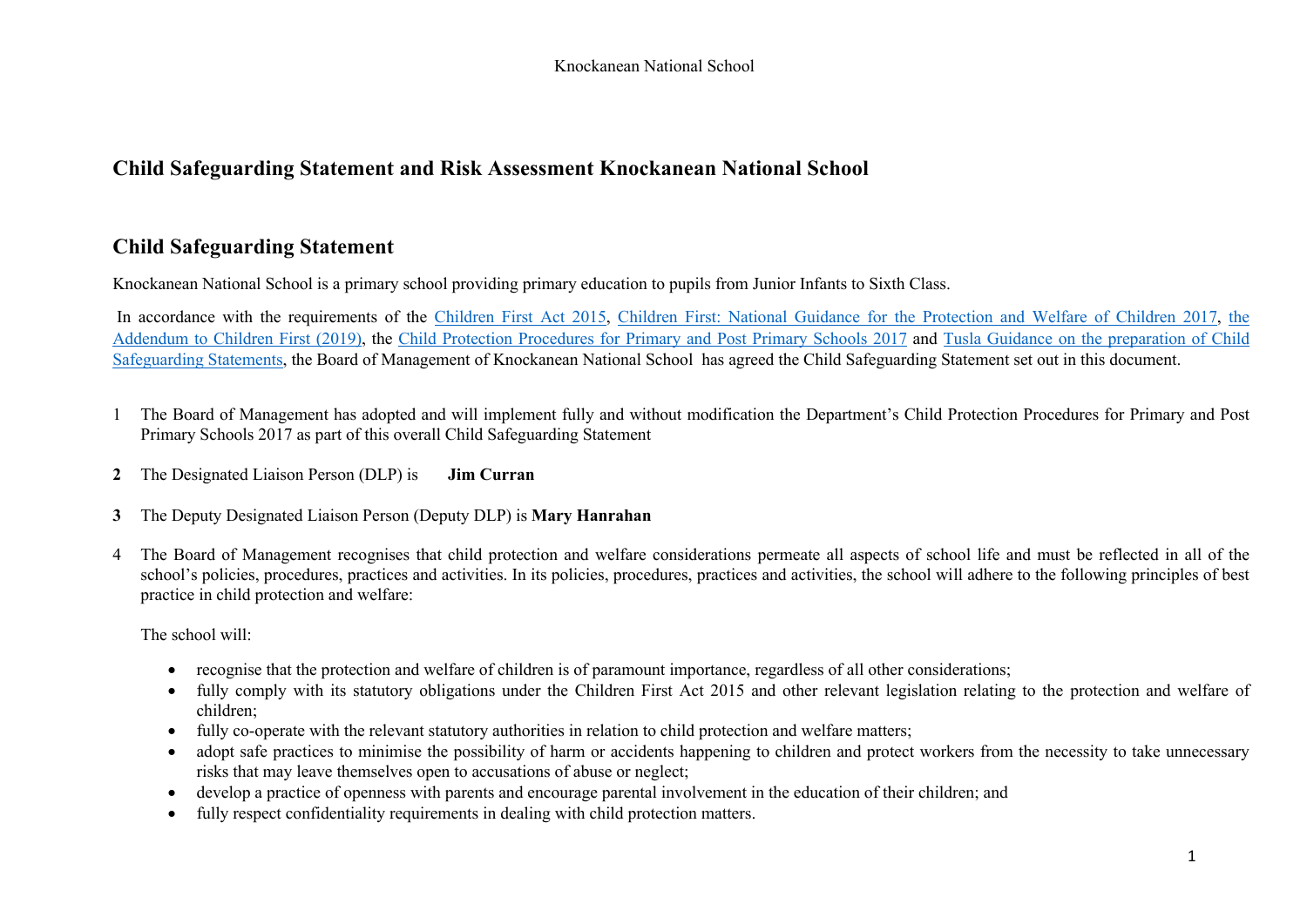The school will also adhere to the above principles in relation to any adult pupil with a special vulnerability.

- 5 The following procedures/measures are in place:
	- In relation to any member of staff who is the subject of any investigation (howsoever described) in respect of any act, omission or circumstance in respect of a child attending the school, the school adheres to the relevant procedures set out in Chapter 7 of the Child Protection Procedures for Primary and Post-Primary Schools 2017 and to the relevant agreed disciplinary procedures for school staff which are published on the DE website.
	- In relation to the selection or recruitment of staff and their suitability to work with children, the school adheres to the statutory vetting requirements of the National Vetting Bureau (Children and Vulnerable Persons) Acts 2012 to 2016 and to the wider duty of care guidance set out in relevant Garda vetting and recruitment circulars published by the Department of Education and available on the DE website.
	- In relation to the provision of information and, where necessary, instruction and training, to staff in respect of the identification of the occurrence of harm (as defined in the 2015 Act) the school-
		- $\triangleright$  Has provided each member of staff with a copy of the school's Child Safeguarding Statement
		- $\triangleright$  Ensures all new staff are provided with a copy of the school's Child Safeguarding Statement
		- $\triangleright$  Encourages staff to avail of relevant training
		- $\triangleright$  Encourages Board of Management members to avail of relevant training
		- $\triangleright$  The Board of Management maintains records of all staff and Board member training
	- In relation to reporting of child protection concerns to Tusla, all school personnel are required to adhere to the procedures set out in the Child Protection Procedures for Primary and Post-Primary Schools 2017, including in the case of registered teachers, those in relation to mandated reporting under the Children First Act 2015.
	- In this school the Board has appointed the above named DLP as the "relevant person" (as defined in the Children First Act 2015) to be the first point of contact in respect of the schools child safeguarding statement.
	- All registered teachers employed by the school are mandated persons under the Children First Act 2015.
	- In accordance with the Children First Act 2015 and the Addendum to Children First (2019), the Board has carried out an assessment of any potential for harm to a child while attending the school or participating in school activities. A written assessment setting out the areas of risk identified and the school's procedures for managing those risks is included with the Child Safeguarding Statement.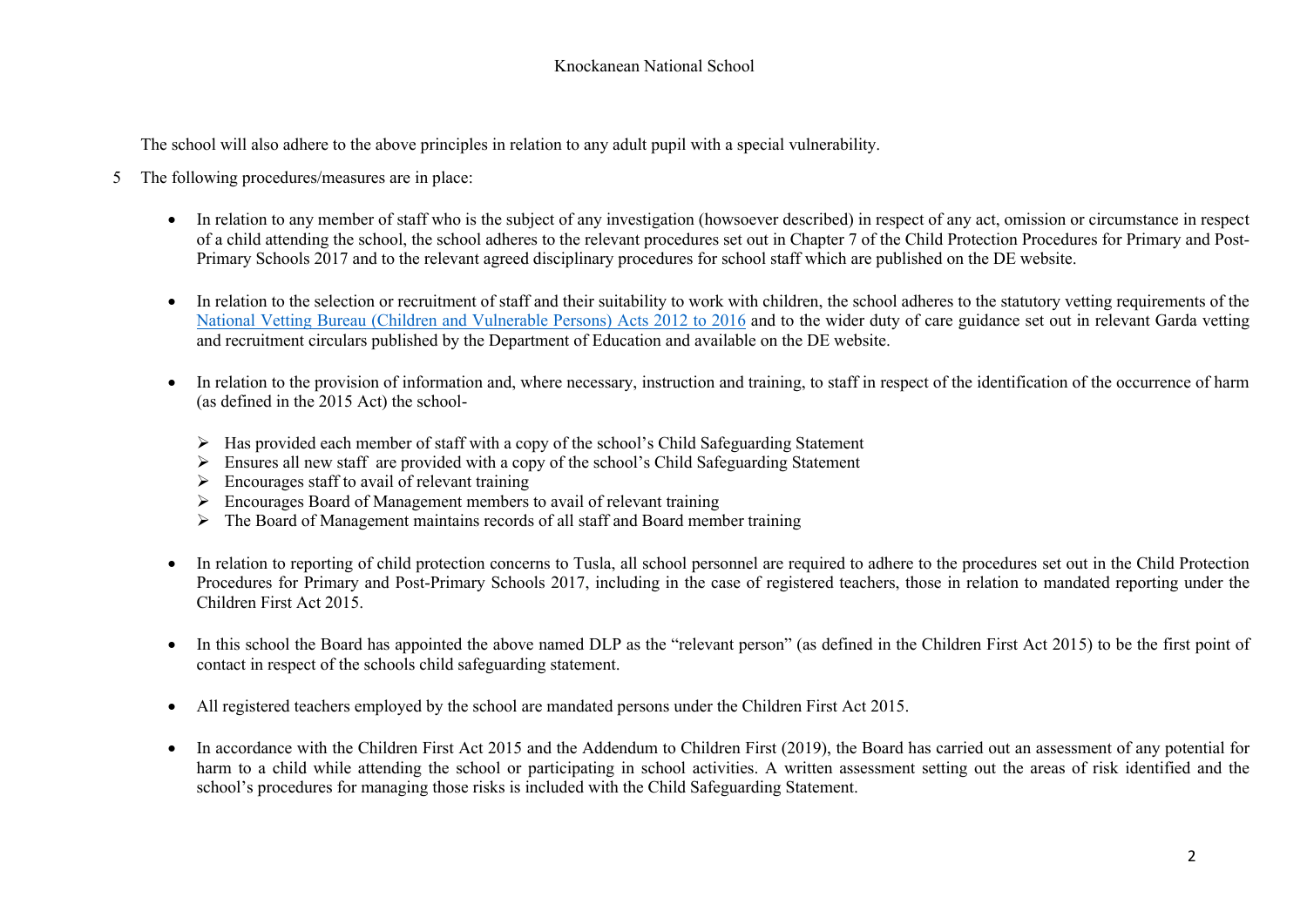• The various procedures referred to in this Statement can be accessed via the school's website, the DE website or will be made available on request by the school.

**Note:** The above is not intended as an exhaustive list. Individual Boards of Management shall also include in this section such other procedures/measures that are of relevance to the school in question.

- 6 This statement has been published on the school's website and has been provided to all members of school personnel, the Parents' Association (if any) and the patron. It is readily accessible to parents and guardians on request. A copy of this Statement will be made available to Tusla and the Department if requested.
- 7 This Child Safeguarding Statement will be reviewed annually or as soon as practicable after there has been a material change in any matter to which this statement refers.

This Child Safeguarding Statement was adopted by the Board of Management on  $6<sup>th</sup>$  March 2018.

This Child Safeguarding Statement was reviewed by the Board of Management on 2<sup>nd</sup> February 2021.

Signed: Signed:

Chairperson of Board of Management Principal/Secretary to the Board of Management

Date: \_\_\_\_\_\_\_\_\_\_\_\_\_\_\_\_\_\_\_\_\_\_\_\_\_\_ Date: \_\_\_\_\_\_\_\_\_\_\_\_\_\_\_\_\_\_\_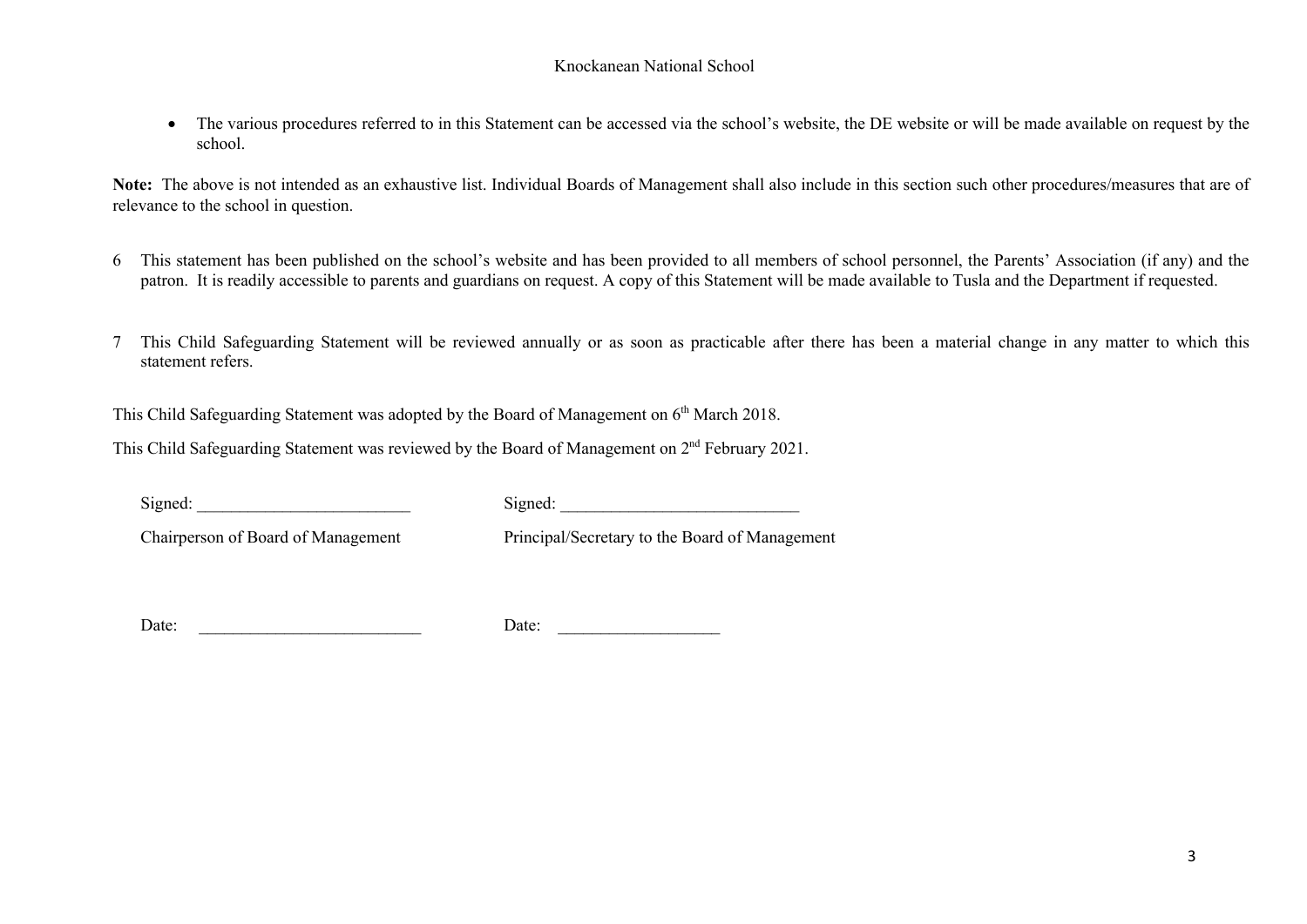#### **Child Safeguarding Risk Assessment**

#### **Written Assessment of Risk of Knockanean National School**

In accordance with section 11 of the Children First Act 2015 and with the requirement of Chapter 8 of the *Child Protection Procedures for Primary and Post-Primary Schools 2017*, the following is the Written Risk Assessment of Knockanean National School.

In undertaking this risk assessment, the Board of Management of Knockanean National School, following consultation with all members of the school community, has endeavored to identify as far as possible, the risks of harm that are relevant to our school and to ensure that adequate procedures are in place to manage all risks identified.

While it is not possible to foresee and remove all risk of harm, the school has in place the procedures listed in this risk assessment to manage and reduce risk to the greatest possible extent.

**Important Note:** It should be noted that risk in the context of this risk assessment is the risk of "harm" as defined in the Children First Act 2015 and not general health and safety risk. The definition of harm is set out in Chapter 4 of the *Child Protection Procedures for Primary and Post-Primary Schools 2017*

#### **Risk Assessment:**

| <b>List of School Activities</b>                            | The school has identified the following<br>risk of harm in respect of its activities | The school has the following procedures in place to<br>address the risks of harm identified in this<br>assessment - |
|-------------------------------------------------------------|--------------------------------------------------------------------------------------|---------------------------------------------------------------------------------------------------------------------|
| Training of school personnel in Child<br>Protection matters | Harm not recognised or reported<br>promptly                                          | Child Safeguarding Statement & DES<br>$\bullet$<br>procedures made available to all staff                           |
|                                                             |                                                                                      | Staff members will acknowledge receipt of<br>$\bullet$                                                              |
|                                                             |                                                                                      | Knockanean National School's Child                                                                                  |
|                                                             |                                                                                      | Safeguarding Statement, Knockanean National                                                                         |
|                                                             |                                                                                      | School Child Safeguarding Risk Assessment in                                                                        |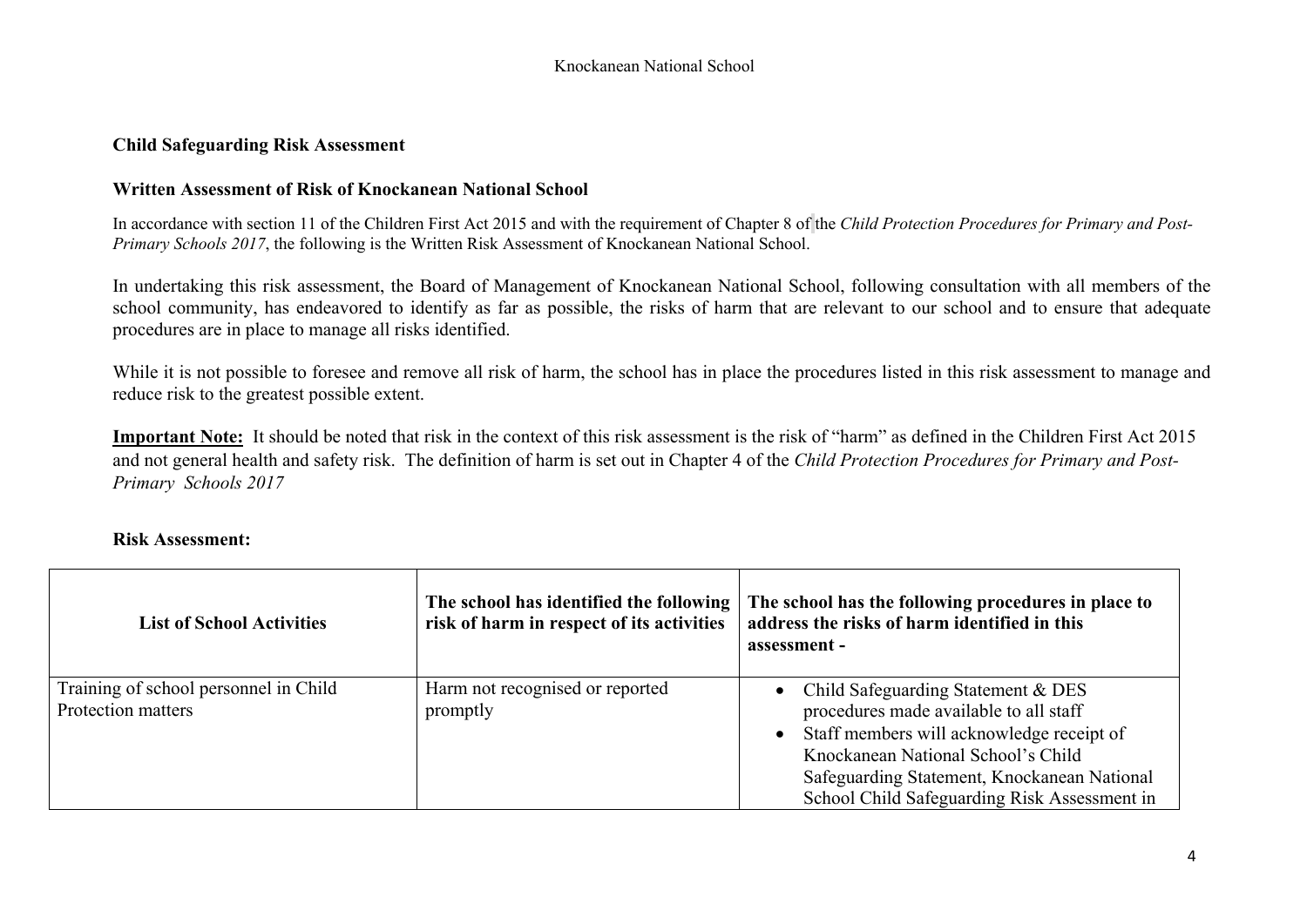|                                                                       |                          | writing.<br>All school personnel are provided with a copy of                                                    |
|-----------------------------------------------------------------------|--------------------------|-----------------------------------------------------------------------------------------------------------------|
|                                                                       |                          | the school's Child Safeguarding Statement                                                                       |
|                                                                       |                          | The Child Protection Procedures for Primary and<br>Post-Primary Schools 2017 are made available to              |
|                                                                       |                          | all school personnel<br>School Personnel are required to adhere to the                                          |
|                                                                       |                          | Child Protection Procedures for Primary and                                                                     |
|                                                                       |                          | Post-Primary Schools 2017 and all registered<br>teaching staff are required to adhere to the                    |
|                                                                       |                          | Children First Act 2015                                                                                         |
|                                                                       |                          | The Addendum to Children First (2019) is made<br>available to all staff                                         |
|                                                                       |                          | DLP& DDLP to attend IPPN face to face<br>training on Feb 22 <sup>nd</sup> 2018                                  |
|                                                                       |                          | DLP& DDLP to attend PDST face to face<br>training Staff to view Túsla training module &                         |
|                                                                       |                          | any other online training offered by PDST<br>BOM records all records of staff and board                         |
|                                                                       |                          | training                                                                                                        |
| One to one teaching                                                   | Harm by school personnel | School has policy in place for one to one<br>teaching See Child Protection policy                               |
|                                                                       |                          | Parents are informed and provide written consent<br>if children are withdrawn from class on a regular<br>basis. |
|                                                                       |                          | Glass panels will not be obscured in any way.                                                                   |
|                                                                       |                          | Window blinds, where fitted, will remain open<br>during pupil contact time.                                     |
| Care of Children with special needs, including<br>intimate care needs | Harm by school personnel | Policy on intimate care                                                                                         |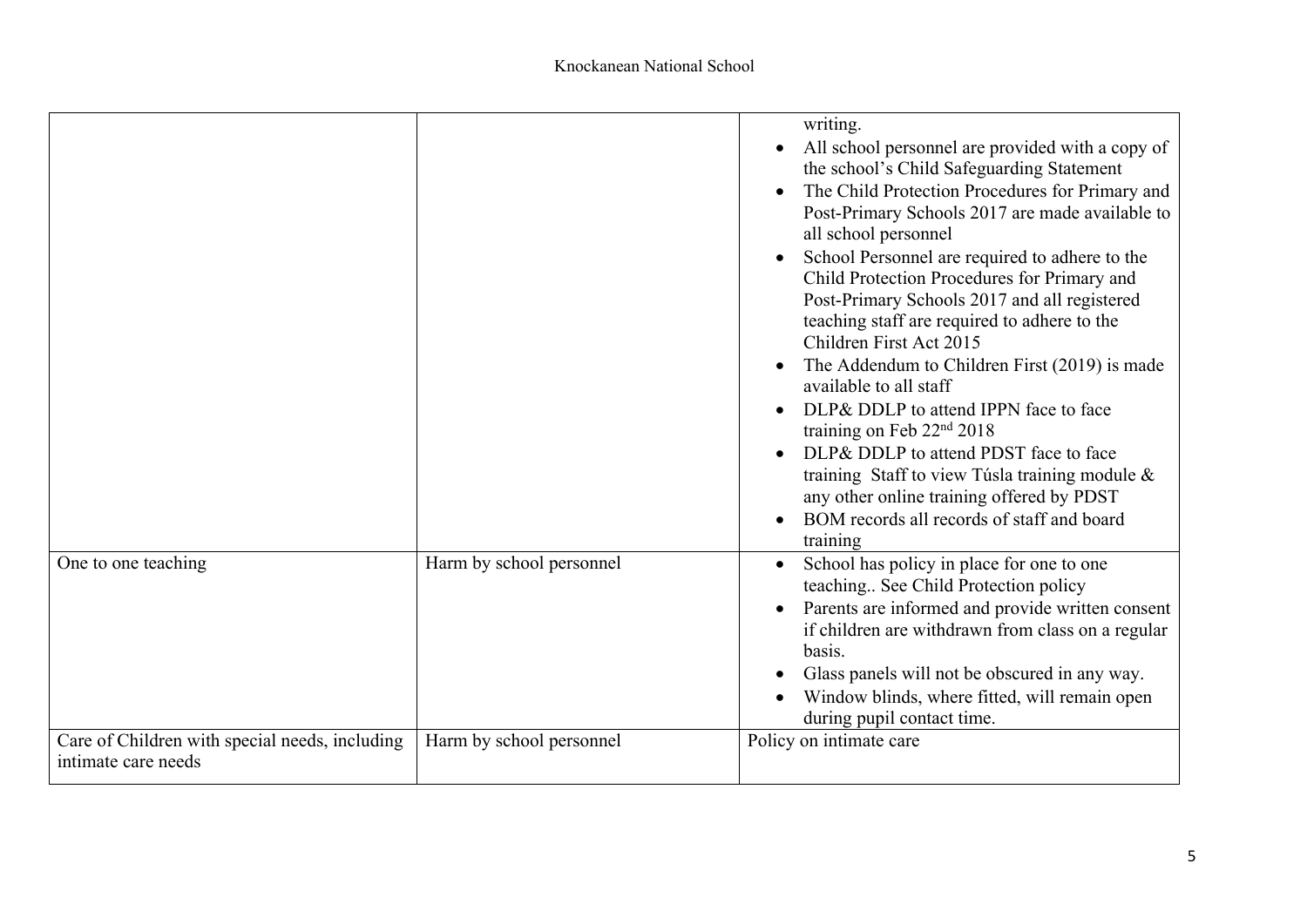| Toilet areas                                                                                       | Inappropriate behaviour                                       | Supervision policy<br>Only one pupil at a time permitted in the class toilets.                                                                                                                                                                                                                                                                                                                                                                                                                                                             |
|----------------------------------------------------------------------------------------------------|---------------------------------------------------------------|--------------------------------------------------------------------------------------------------------------------------------------------------------------------------------------------------------------------------------------------------------------------------------------------------------------------------------------------------------------------------------------------------------------------------------------------------------------------------------------------------------------------------------------------|
|                                                                                                    |                                                               |                                                                                                                                                                                                                                                                                                                                                                                                                                                                                                                                            |
|                                                                                                    |                                                               | <b>During recreation breaks:</b>                                                                                                                                                                                                                                                                                                                                                                                                                                                                                                           |
|                                                                                                    |                                                               | Pupils must get permission from the teacher on<br>yard duty to enter the school to use designated<br>toilets.<br>Only one pupil at a time permitted in toilets.                                                                                                                                                                                                                                                                                                                                                                            |
|                                                                                                    |                                                               | Teacher on supervision duty to monitor pupils entering<br>the building.                                                                                                                                                                                                                                                                                                                                                                                                                                                                    |
| Curricular Provision in respect of SPHE, RSE,<br>Stay safe.                                        | Non-teaching of same                                          | School implements SPHE, RSE, Stay Safe in<br>full.<br>Stay Safe taught throughout the school at the<br>same time in second term.<br>Parents informed beforehand.                                                                                                                                                                                                                                                                                                                                                                           |
| Participation by pupils in religious<br>ceremonies/religious instruction external to the<br>school | Harm from other pupils<br>$\bullet$<br>Harm from other adults | <b>Supervision Policy</b><br><b>Field Trip Procedures</b><br>Garda Vetting Policy<br>Teachers to remain with pupils at all times<br>Pupils will not be permitted to make their way to<br>the church unaccompanied.<br>Teachers will ensure there is effective<br>supervision at all times both en route to and in<br>the church.<br>Where ceremonies are conducted outside of<br>school time it is parents responsibility to ensure<br>that there are suitable arrangements in place for<br>getting pupils to and from the event location. |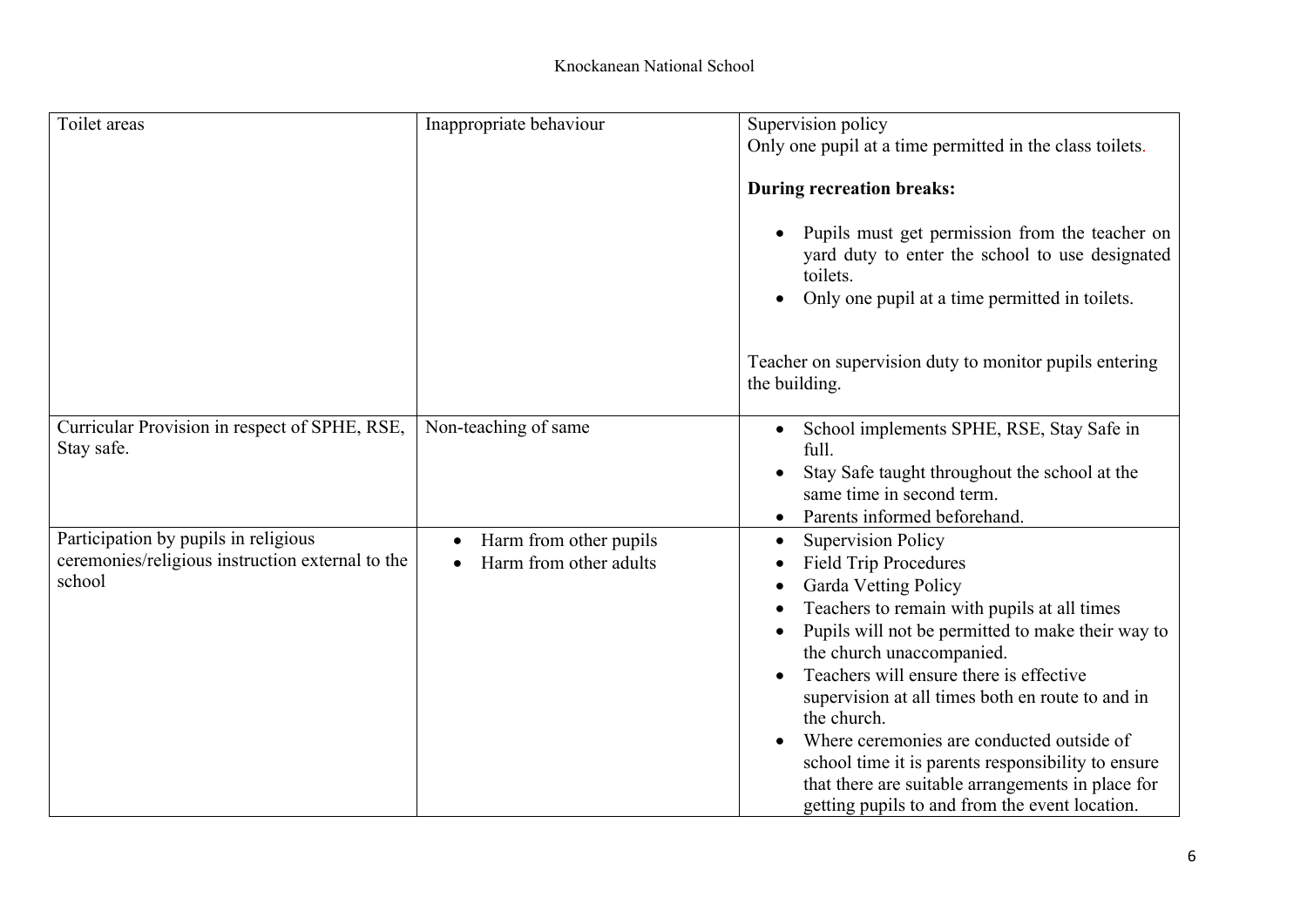|                                       |                                                                                      | Where ceremonies take place as part of a<br>scheduled mass outside of school time it is<br>parents responsibility to ensure that their<br>child/children are adequately supervised and that<br>suitable arrangements are in place for getting<br>pupils to and from the ceremony.                                                                                                                                                                                                                                                                                                                                                                                                                                                                                                                                                                                                                                                                                                                         |
|---------------------------------------|--------------------------------------------------------------------------------------|-----------------------------------------------------------------------------------------------------------------------------------------------------------------------------------------------------------------------------------------------------------------------------------------------------------------------------------------------------------------------------------------------------------------------------------------------------------------------------------------------------------------------------------------------------------------------------------------------------------------------------------------------------------------------------------------------------------------------------------------------------------------------------------------------------------------------------------------------------------------------------------------------------------------------------------------------------------------------------------------------------------|
| <b>List of School Activities</b>      | The school has identified the following<br>risk of harm in respect of its activities | The school has the following procedures in place to<br>address the risks of harm identified in this                                                                                                                                                                                                                                                                                                                                                                                                                                                                                                                                                                                                                                                                                                                                                                                                                                                                                                       |
|                                       |                                                                                      | assessment -                                                                                                                                                                                                                                                                                                                                                                                                                                                                                                                                                                                                                                                                                                                                                                                                                                                                                                                                                                                              |
| Daily arrival and dismissal of pupils | Harm from other pupil<br>Harm from other adults                                      | Arrival and dismissal supervised by Teachers.<br>As detailed in our school Supervision Policy the<br>BOM has a suitable yard/playground supervision<br>rota (commencing at 8.40 am for assembly and<br>finishing at 2.50pm for dismissal) to ensure<br>appropriate supervision of children during,<br>assembly and dismissal and recreation breaks.<br>All adults are required to report to reception<br>prior to entering the school building.<br>Parents of pupils in classes from Rang 1 to Rang<br>6 must ensure they have satisfactory<br>arrangements in place for the collection of pupils<br>once they leave the school grounds at the end of<br>the school day. Parents are reminded of this in<br>the September and January newsletters.<br>If an unknown adult comes to collect a child<br>(e.g. a family friend, an aunt/uncle, a cousin,<br>etc.) and the school has not been informed<br>beforehand by a parent, the class teacher calls<br>the parents to confirm the child has permission |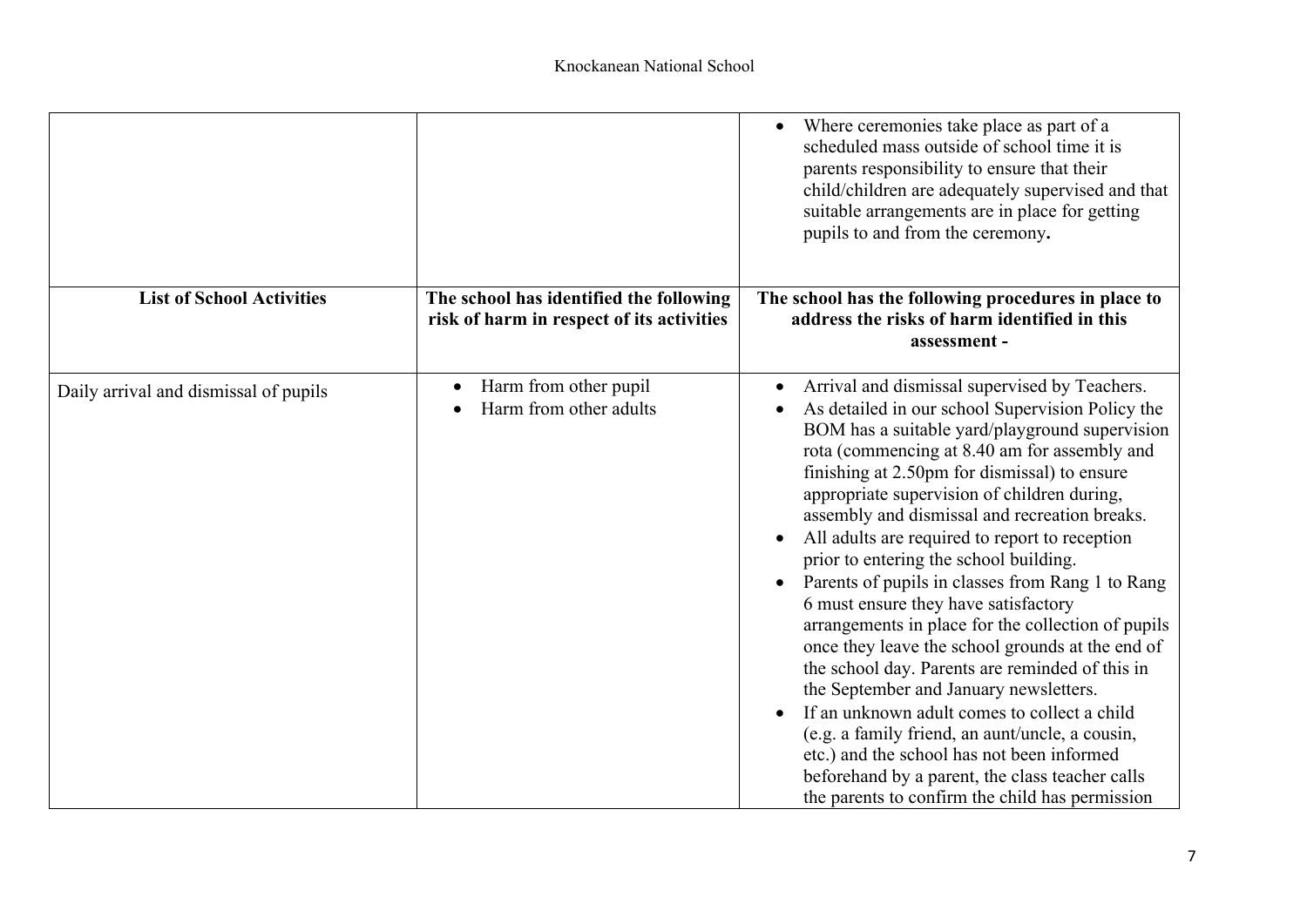|                                                                                             |                            | to go with that adult.<br>If an adult appears to be under the influence of<br>drugs or alcohol when they come to collect a<br>child from school, they are not released by the<br>class teacher. This would then be reported to the<br>DLP or DDLP immediately<br>In the event of being unable to contact the parent<br>or nominated emergency contact the child will<br>not be permitted to leave the school in the<br>company of the adult. |
|---------------------------------------------------------------------------------------------|----------------------------|----------------------------------------------------------------------------------------------------------------------------------------------------------------------------------------------------------------------------------------------------------------------------------------------------------------------------------------------------------------------------------------------------------------------------------------------|
| Managing of challenging behaviour amongst<br>pupils, including appropriate use of restraint | Injury to pupils and staff | Policy on physical intervention with pupils<br>Health & Safety Policy<br>Code Of Behaviour                                                                                                                                                                                                                                                                                                                                                   |
| <b>Sports Coaches</b>                                                                       | Harm to pupils             | Policy & Procedures in place.<br>Garda Vetting policy<br><b>Supervision Policy</b><br>In line with our school's Health and Safety<br>Statement:<br>Children are closely supervised by staff<br>members during all school events in which<br>visitors are invited to or are present in the<br>school.<br>Teachers to remain with outside coaches at all<br>times.                                                                             |
| Students participating in work experience                                                   | Harm by student teacher    | Work experience Policy<br>Garda Vetting policy<br>Child Safeguarding Statement and Risk<br>assessment.<br>Teachers to remain with student teachers at<br>all times                                                                                                                                                                                                                                                                           |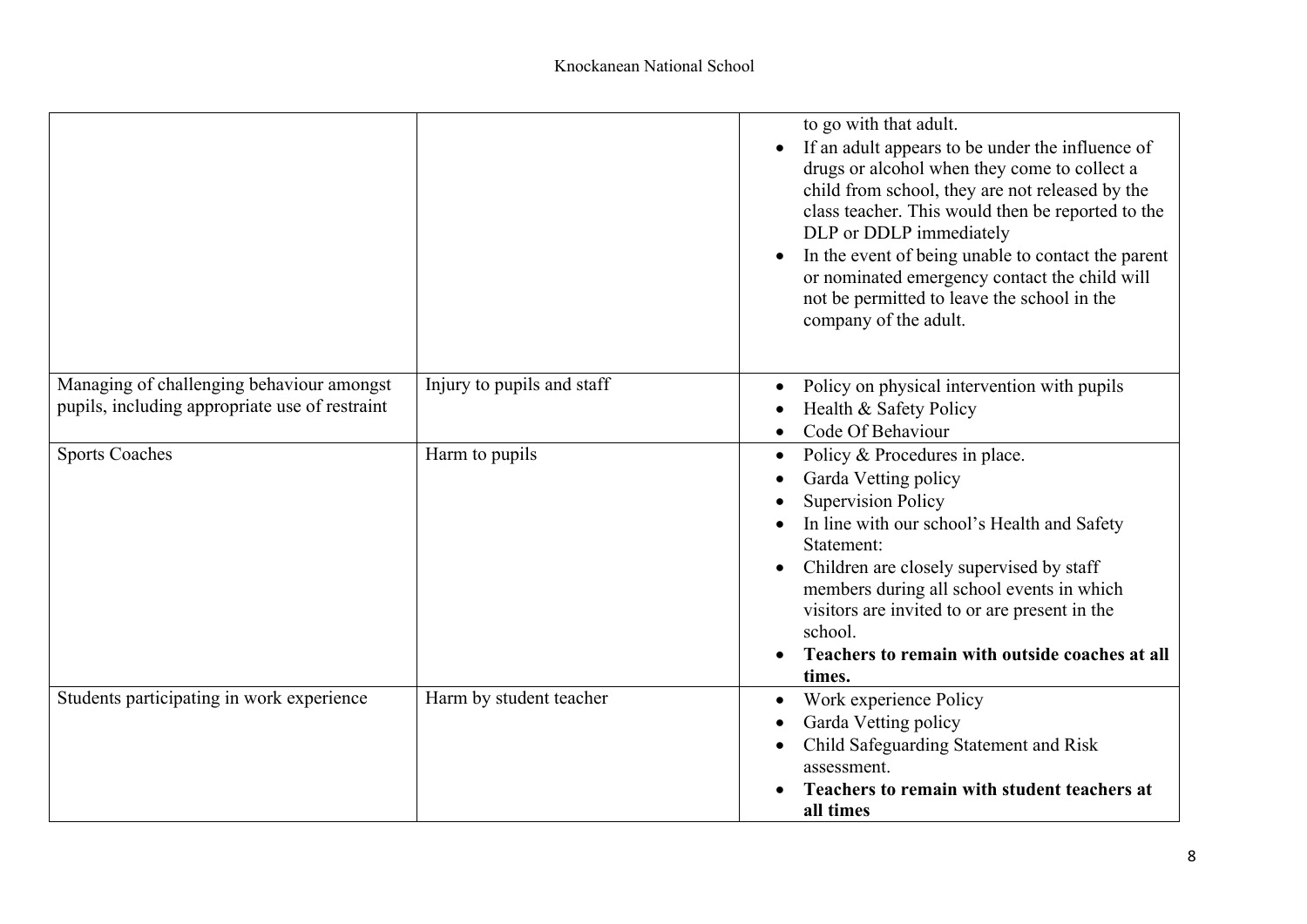| Recreation breaks for pupils | Harm from other pupils,<br>Harm by school personnel                                  | Supervision policy and Health and Safety policy.<br>In line with our School Health & Safety Policy:<br>The school has a suitable yard/playground<br>supervision roster for both teaching staff and<br>SNA's to ensure appropriate supervision of<br>children during recreation breaks.<br>Appointed adults wishing to collect a pupil<br>during recreation time must report to reception.              |
|------------------------------|--------------------------------------------------------------------------------------|--------------------------------------------------------------------------------------------------------------------------------------------------------------------------------------------------------------------------------------------------------------------------------------------------------------------------------------------------------------------------------------------------------|
| Classroom teaching           | Harm by school personnel<br>Harm from other pupils,                                  | Child Safeguarding Statement, Child<br>Safeguarding Risk assessment & DES<br>procedures made available to all staff<br>Glass viewing panels will not be obstructed in<br>any way                                                                                                                                                                                                                       |
| School outings               | Harm by school personnel<br>Harm from other pupils,<br>Harm from adults at the venue | <b>School Tours Policy</b><br><b>Field Trip Procedures</b><br><b>Garda Vetting Policy</b>                                                                                                                                                                                                                                                                                                              |
| Outdoor teaching activities  | Harm by school personnel<br>Harm from other pupils,                                  | Child Safeguarding Statement and Risk Assessment &<br>DES procedures made available to all staff                                                                                                                                                                                                                                                                                                       |
| <b>Sporting Activities</b>   | Harm by school personnel<br>Harm from other pupils,<br>Harm from adults at the venue | <b>Supervision Policy</b><br><b>Field Trip Procedures</b><br>Garda Vetting Policy                                                                                                                                                                                                                                                                                                                      |
| Homework club                | Harm by school personnel                                                             | Hire and use of school facilities policy<br>$\bullet$<br>Outside users have own insurance, signed<br>contract stating the relevant Child protection<br>procedures are in place.<br>In line with our school's Use of the School<br>Premises Policy:<br>Individuals/groups using the facilities of<br>Knockanean NS are required to put procedures<br>in place to ensure that all children in their care |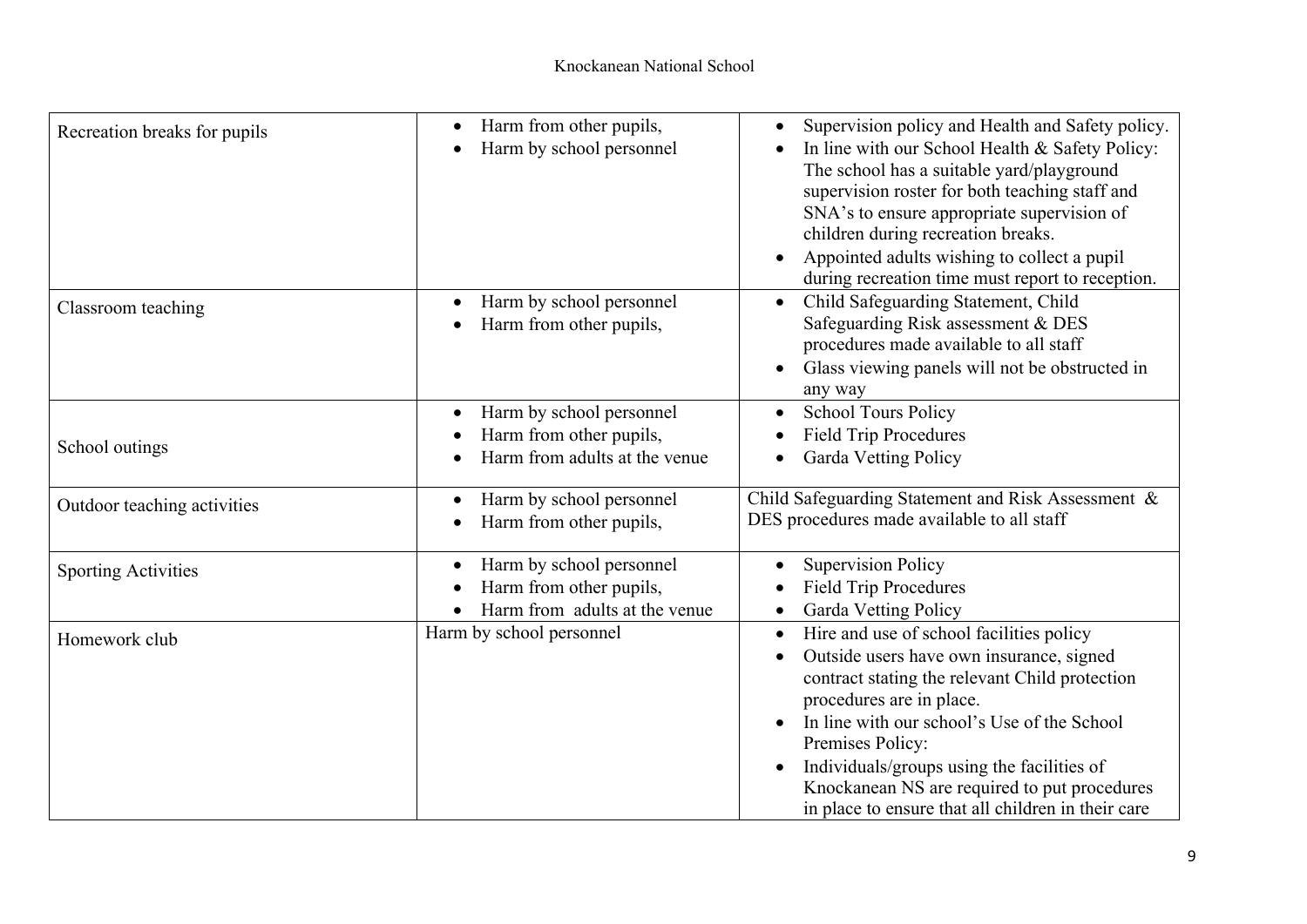|                                     |                                                                                                   | are properly supervised at all times.<br>This includes the supervision and care of pupils<br>waiting beforehand and waiting to be collected<br>afterwards.<br>Responsibility lies solely with the<br>individual/group using the premises for<br>communicating with Parents about<br>starting/finishing times, cancellations or re-<br>scheduling. A contact number should be<br>provided to parents.<br>Access to the school will not be granted to any<br>outside group for use during the school day,<br>from $8.45$ am to $2.50$ pm.<br>In line with our school's Use of the School<br>Premises Policy: |
|-------------------------------------|---------------------------------------------------------------------------------------------------|------------------------------------------------------------------------------------------------------------------------------------------------------------------------------------------------------------------------------------------------------------------------------------------------------------------------------------------------------------------------------------------------------------------------------------------------------------------------------------------------------------------------------------------------------------------------------------------------------------|
| <b>Annual Sports Day</b>            | Harm by school personnel<br>Harm from other pupils,<br>Harm from other adults at the<br>venue     | Supervision policy<br>Health and Safety Policy<br>All teachers will exercise their Duty of Care to<br>pupils during sporting activities whether<br>undertaken on site or off site.<br>Teacher responsibilities in this regard are<br>detailed in the aforementioned policies.                                                                                                                                                                                                                                                                                                                              |
| <b>List of School Activities</b>    | The school has identified the following<br>risk of harm in respect of its activities              | The school has the following procedures in place to<br>address the risks of harm identified in this<br>assessment -                                                                                                                                                                                                                                                                                                                                                                                                                                                                                        |
| Fundraising events involving pupils | Harm by school personnel<br>$\bullet$<br>Harm from other pupils,<br>Harm from other adults at the | Supervision Policy if in school.<br>Pupils are the responsibility of their parents if<br>outside of school hours.                                                                                                                                                                                                                                                                                                                                                                                                                                                                                          |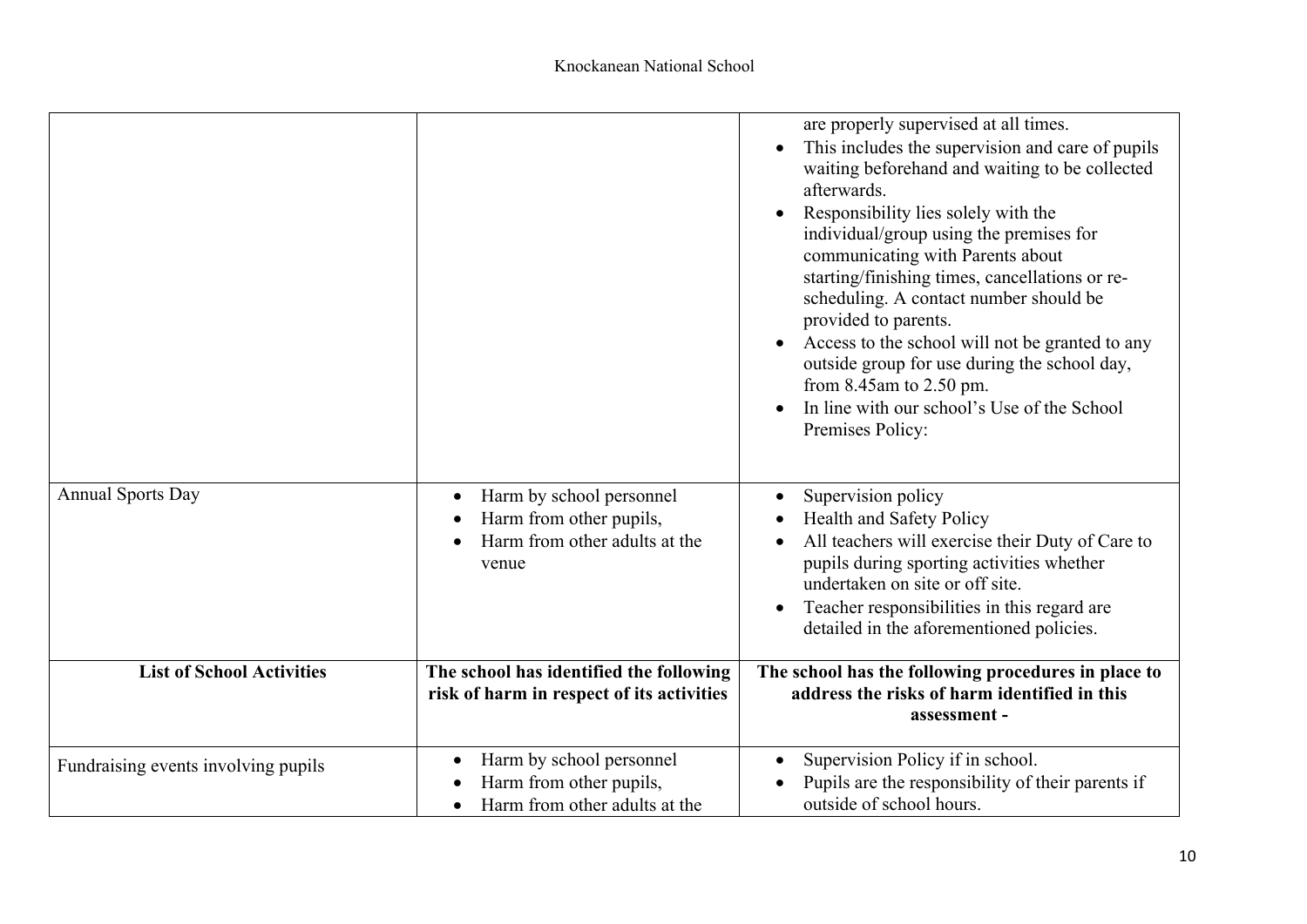|                                                                                                                          | venue                                                                                             |                                                                                                                                                                                                                                                                                                                                                                                                                                                                                                                                                                                                                                                                                                                                                                                                                                                                                                                                                                                                     |
|--------------------------------------------------------------------------------------------------------------------------|---------------------------------------------------------------------------------------------------|-----------------------------------------------------------------------------------------------------------------------------------------------------------------------------------------------------------------------------------------------------------------------------------------------------------------------------------------------------------------------------------------------------------------------------------------------------------------------------------------------------------------------------------------------------------------------------------------------------------------------------------------------------------------------------------------------------------------------------------------------------------------------------------------------------------------------------------------------------------------------------------------------------------------------------------------------------------------------------------------------------|
| School trips involving overnight stay                                                                                    | Harm by school personnel<br>$\bullet$<br>Harm from other pupils,<br>Harm from adults at the venue | <b>School Tours Policy</b><br>$\bullet$<br><b>Field Trip Procedures</b><br><b>Garda Vetting Policy</b><br>All accompanying adults must be Garda<br>vetted by the school                                                                                                                                                                                                                                                                                                                                                                                                                                                                                                                                                                                                                                                                                                                                                                                                                             |
| behaviour<br>of<br>challenging<br>Management<br>amongst pupils, including appropriate use of<br>restraint where required | Harm by school personnel                                                                          | <b>Supervision Policy</b><br>$\bullet$<br>Policy for Physical Intervention with Pupils<br>As outlined in Circular 02/05 some pupils with<br>serious difficulties may require more urgent<br>action. Should these cases present, they will,<br>with parent / guardian permission, be discussed<br>with the relevant Special Needs Education<br>Officer (SENO) and/or NEPS psychologist.<br>This may lead to a more detailed behavioural<br>management programme being implemented at<br>home and or in class or to a referral for further<br>specialist assessment. SNAs and support<br>teachers will follow educational plans for these<br>particular students. This plan will be agreed<br>with the parents / guardians. All teachers, SNAs<br>and support teachers received training in best<br>practice when restraining a child.<br>The school will engage the services of the<br>National Council for Special Education (NCSE)<br>to support teaching and non teaching staff when<br>required. |
| Administration of Medicine<br>Administration of First Aid                                                                | Harm by school personnel                                                                          | Administration of Medicine Policy<br>Supervision policy<br>Members of staff may administer medication to<br>pupils only in cases where an indemnity form                                                                                                                                                                                                                                                                                                                                                                                                                                                                                                                                                                                                                                                                                                                                                                                                                                            |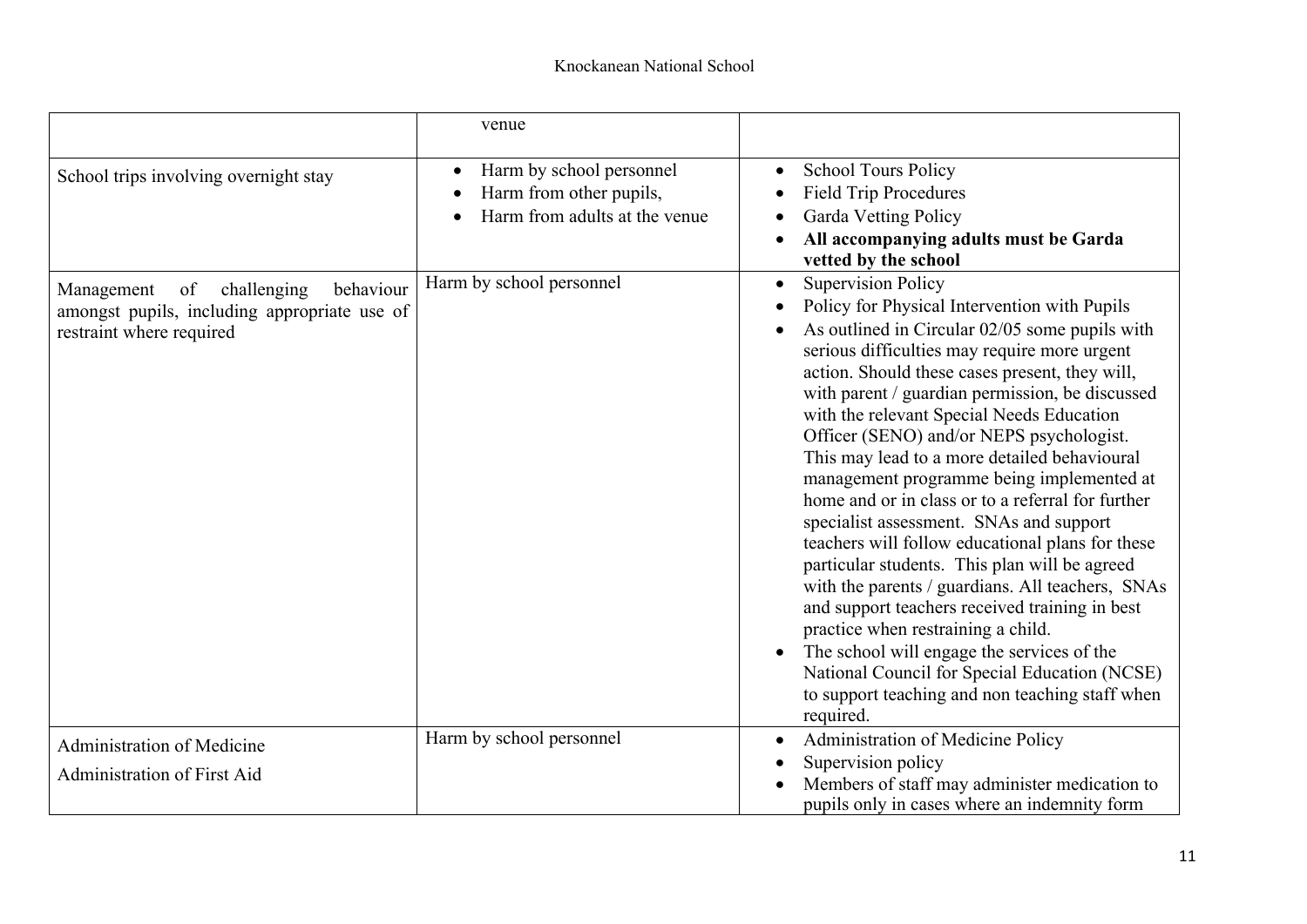|                                                        |                        | has been signed by the parents and agreed by the<br>Principal/Chairperson of the Board of<br>Management.<br>In the event of Accident or Injury to a pupil:<br>All staff will exercise their duty of care to pupils<br>for the duration of the school day.<br>Minor accidents/injuries will be treated by the<br>relevant staff member in the presence/view of<br>other pupil/s.<br>Accidents/injuries that involve treatment of<br>minor cuts, bumps etc that are not exposed will<br>be treated in the presence of another staff<br>member. |
|--------------------------------------------------------|------------------------|----------------------------------------------------------------------------------------------------------------------------------------------------------------------------------------------------------------------------------------------------------------------------------------------------------------------------------------------------------------------------------------------------------------------------------------------------------------------------------------------------------------------------------------------|
| Prevention and dealing with bullying amongst<br>pupils | Harm from other pupils | Code of Behaviour<br>Anti Bullying Policy<br>Anti Cyber Bullying Policy<br>S.P.H.E Policy<br>Supervision policy<br>Mobile Phones Policy<br>Acceptable Usage Policy<br><b>Remote Learning Policy</b><br><b>School Tours Policy</b><br><b>Field Trip Policy</b><br>Anti-bullying policies on our school website to<br>inform parents.<br>Promotion of a culture of openness and respect<br>in which students can approach staff to discuss<br>concerns and worries.<br>Adequate supervision is provided to ensure                              |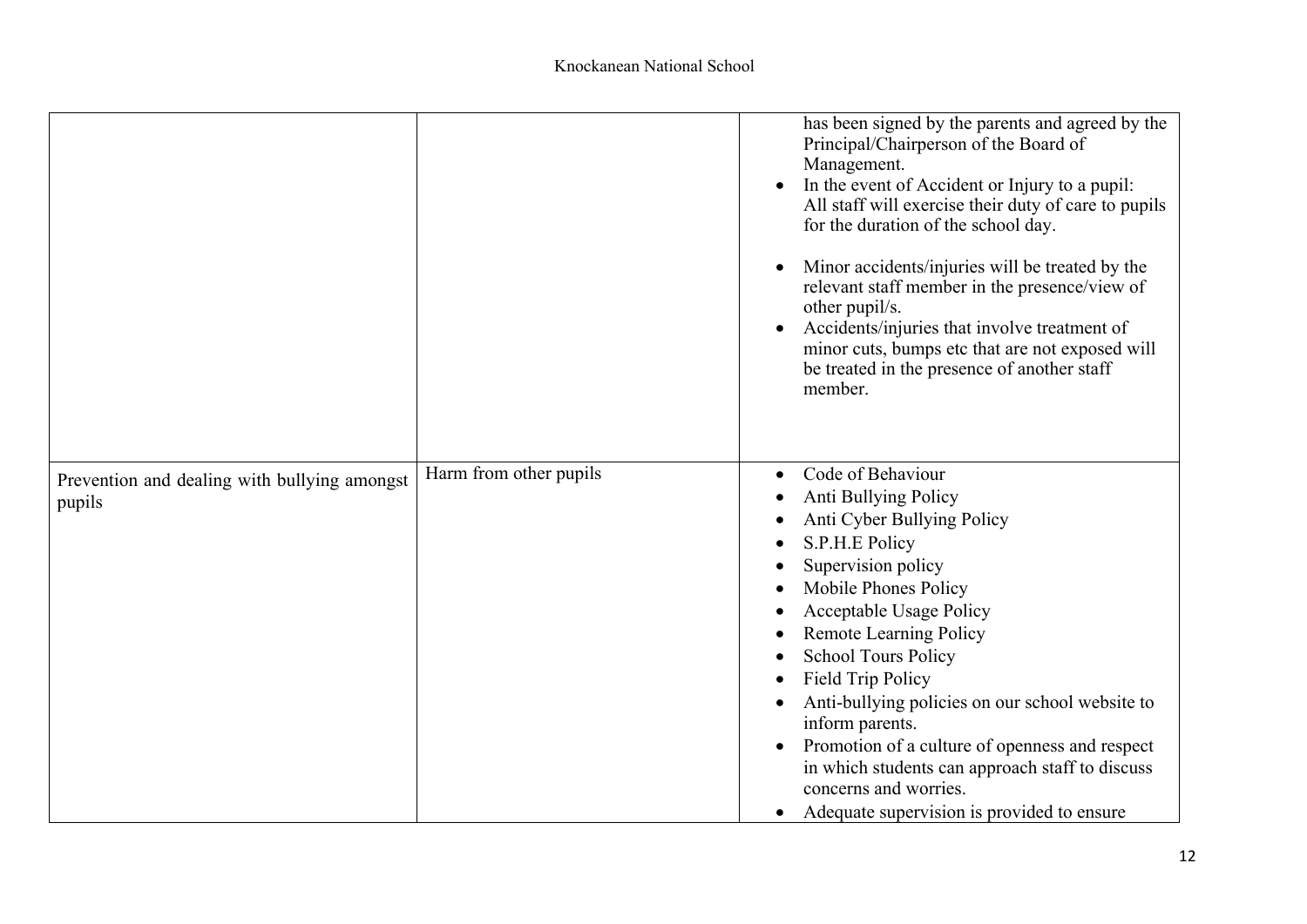|                                                                                                                                                                                                           |                                                                                      | codes of behaviour is being followed.                                                                                                                                                                                                                                                                                                                                                                                                                                                                                                                                                                                                                                              |
|-----------------------------------------------------------------------------------------------------------------------------------------------------------------------------------------------------------|--------------------------------------------------------------------------------------|------------------------------------------------------------------------------------------------------------------------------------------------------------------------------------------------------------------------------------------------------------------------------------------------------------------------------------------------------------------------------------------------------------------------------------------------------------------------------------------------------------------------------------------------------------------------------------------------------------------------------------------------------------------------------------|
| Use of external personnel to supplement<br>curriculum                                                                                                                                                     | Harm from other adults                                                               | Supervision policy<br>$\bullet$<br>Regular visitors to the school, e.g. external<br>teachers, guest speakers, are vetted and a copy of<br>their vetting (either hard copy or digital) is<br>provided to the school.<br>Teachers to remain with external personnel at<br>all times<br>Where parents visit the school to take part or<br>assist in school activities on a one off or<br>irregular basis the responsibility for supervision<br>and care of pupils rests with the relevant teacher.<br>Where parents visit the school to take part or<br>assist in school activities on regular basis they<br>will be required to undergo vetting through<br>Killaloe Diocesan Office. |
| Photographer                                                                                                                                                                                              | Harm from other adults                                                               | Garda Vetting Policy<br><b>Supervision Policy</b><br>Photographer and any assistants they may have<br>with them must be Garda vetted by the school<br>and a statutory declaration provided to the<br>school.                                                                                                                                                                                                                                                                                                                                                                                                                                                                       |
| Care of pupils with specific vulnerabilities/<br>needs such as<br>Pupil from ethnic minorities/migrants<br>Members of the Traveller community<br>Lesbian, gay, bisexual or transgender<br>(LGBT) children | Harm by school personnel<br>Harm from other pupils,<br>Harm from adults at the venue | Code of Behaviour<br>Anti Bullying Policy<br>Anti Cyber Bullying Policy<br>S.P.H.E Policy<br>Supervision policy<br>Mobile Phones Policy<br><b>Acceptable Usage Policy</b>                                                                                                                                                                                                                                                                                                                                                                                                                                                                                                          |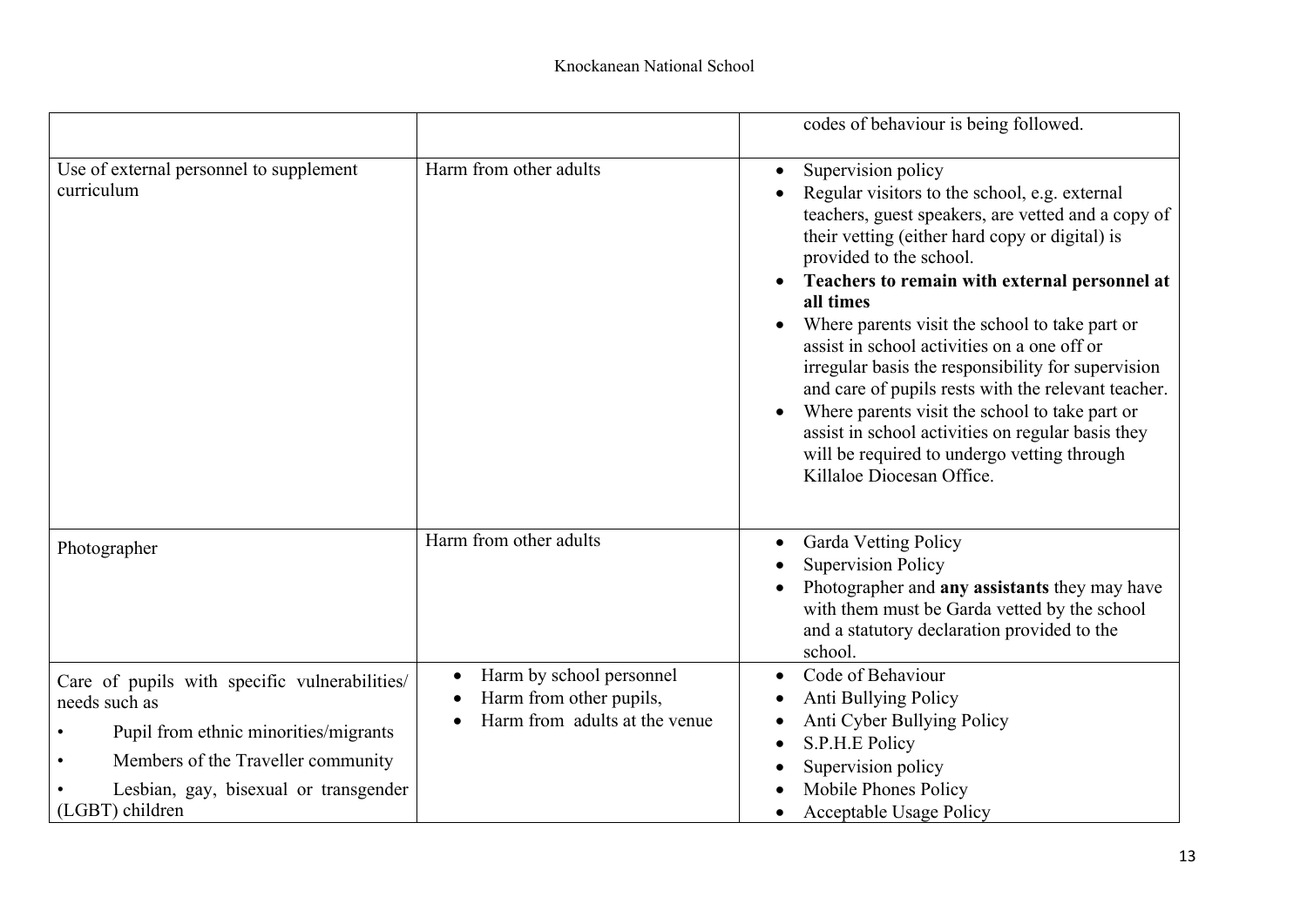| Pupils perceived to be LGBT<br>$\bullet$<br>Pupils of minority religious faiths<br>$\bullet$<br>Children in care<br>$\bullet$<br>Children on CPNS<br>$\bullet$ |                                                                                      | <b>Remote Learning Policy</b><br><b>School Tours Policy</b><br><b>Field Trip Procedures</b><br>The school will be welcoming and caring<br>towards the needs of pupils with specific<br>vulnerabilities. As far as possible the pupil and<br>parents will be involved in identification of<br>his/her personal requirements, wishes, etc. A<br>written copy of the parental agreement on<br>matters will be kept on the pupils enrolment file.<br>Parents will be notified of any changes from<br>agreed procedures. At all times the dignity and<br>privacy of the pupil will be paramount. |
|----------------------------------------------------------------------------------------------------------------------------------------------------------------|--------------------------------------------------------------------------------------|---------------------------------------------------------------------------------------------------------------------------------------------------------------------------------------------------------------------------------------------------------------------------------------------------------------------------------------------------------------------------------------------------------------------------------------------------------------------------------------------------------------------------------------------------------------------------------------------|
| Visitors/contractors present during after school<br>activities                                                                                                 | Harm from adults                                                                     | <b>School Visitors Policy</b><br><b>Supervision Policy</b><br>Hire and use of school facilities policy<br>Visitors / Contractors report to the school office<br>on arrival and if practicable work outside of<br>school hours.<br>In instances where they must be onsite during<br>school time, children will be kept clear of their<br>work area so that no interaction occurs.                                                                                                                                                                                                            |
| <b>List of School Activities</b>                                                                                                                               | The school has identified the following<br>risk of harm in respect of its activities | The school has the following procedures in place to<br>address the risks of harm identified in this<br>assessment -                                                                                                                                                                                                                                                                                                                                                                                                                                                                         |
| Use of video/photography/other media to<br>record school events                                                                                                | <b>Bullying</b><br>Harm from adults<br>Harm from other pupils<br>$\bullet$           | Mobile Phones Policy<br>Acceptable Usage Policy<br><b>Remote Learning Policy</b>                                                                                                                                                                                                                                                                                                                                                                                                                                                                                                            |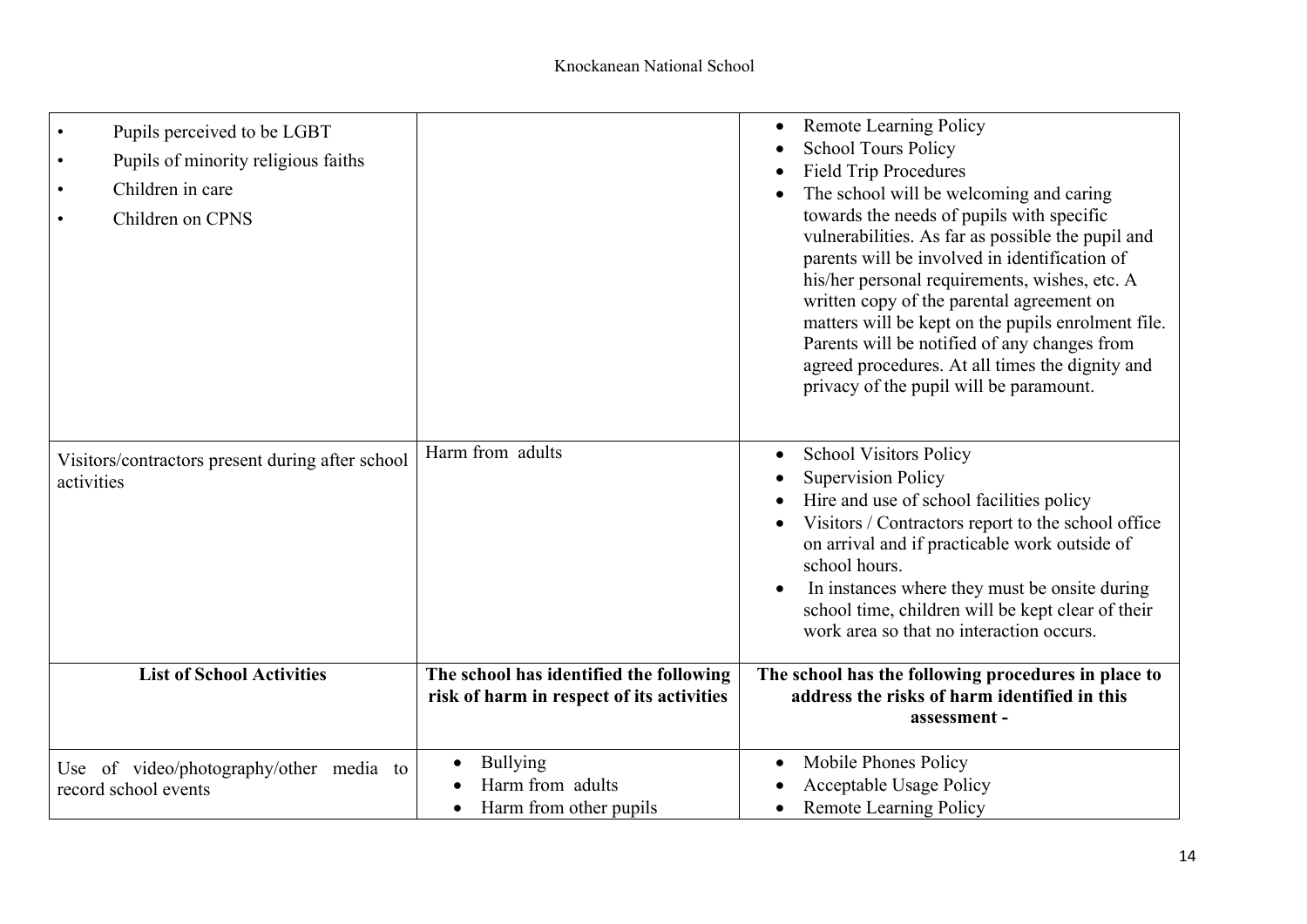| Recruitment of school personnel including -<br>Teachers<br>SNA's<br>Caretaker/Secretary/Cleaners<br>Sports coaches<br><b>External Tutors/Guest Speakers</b><br>Volunteers/Parents in school activities<br>Visitors/contractors present in school<br>during school hours | Harm not recognised or properly<br>or promptly reported<br>Harm by school personnel<br>Harm from adults at the venue                                                                                                      | Parents informed twice yearly that, photographs<br>or videos of school events are for private,<br>personal use only, and that they must not be<br>uploaded to any website to be viewed by others<br>(e.g. Facebook).<br>Child Safeguarding Statement & DES<br>$\bullet$<br>procedures made available to all staff<br>Staff to view Tusla training module & any other<br>online training offered by PDST<br><b>Vetting Policy</b><br><b>School Visitors Policy</b><br>Work experience Policy<br>Garda Vetting policy<br>Child Safeguarding Statement. |
|-------------------------------------------------------------------------------------------------------------------------------------------------------------------------------------------------------------------------------------------------------------------------|---------------------------------------------------------------------------------------------------------------------------------------------------------------------------------------------------------------------------|------------------------------------------------------------------------------------------------------------------------------------------------------------------------------------------------------------------------------------------------------------------------------------------------------------------------------------------------------------------------------------------------------------------------------------------------------------------------------------------------------------------------------------------------------|
| Use of Information and Communication<br>Technology by pupils in school                                                                                                                                                                                                  | <b>Bullying</b><br>$\bullet$<br>Harm from adults<br>Harm from other pupils<br>Risk of harm due to children<br>inappropriately accessing/using<br>computers, social media, phones<br>and other devices while at<br>school. | Anti Cyber Bullying Policy<br>S.P.H.E Policy<br>Supervision policy<br>Mobile Phones Policy<br><b>ICT Policy</b><br><b>Acceptable Usage Policy</b><br>Remote Learning Policy<br>Access to internet is filtered by the PDST<br>Technology in Education. All Filtering Levels<br>are designed to block content of an illegal or<br>pornographic content. Our school has a level 3                                                                                                                                                                       |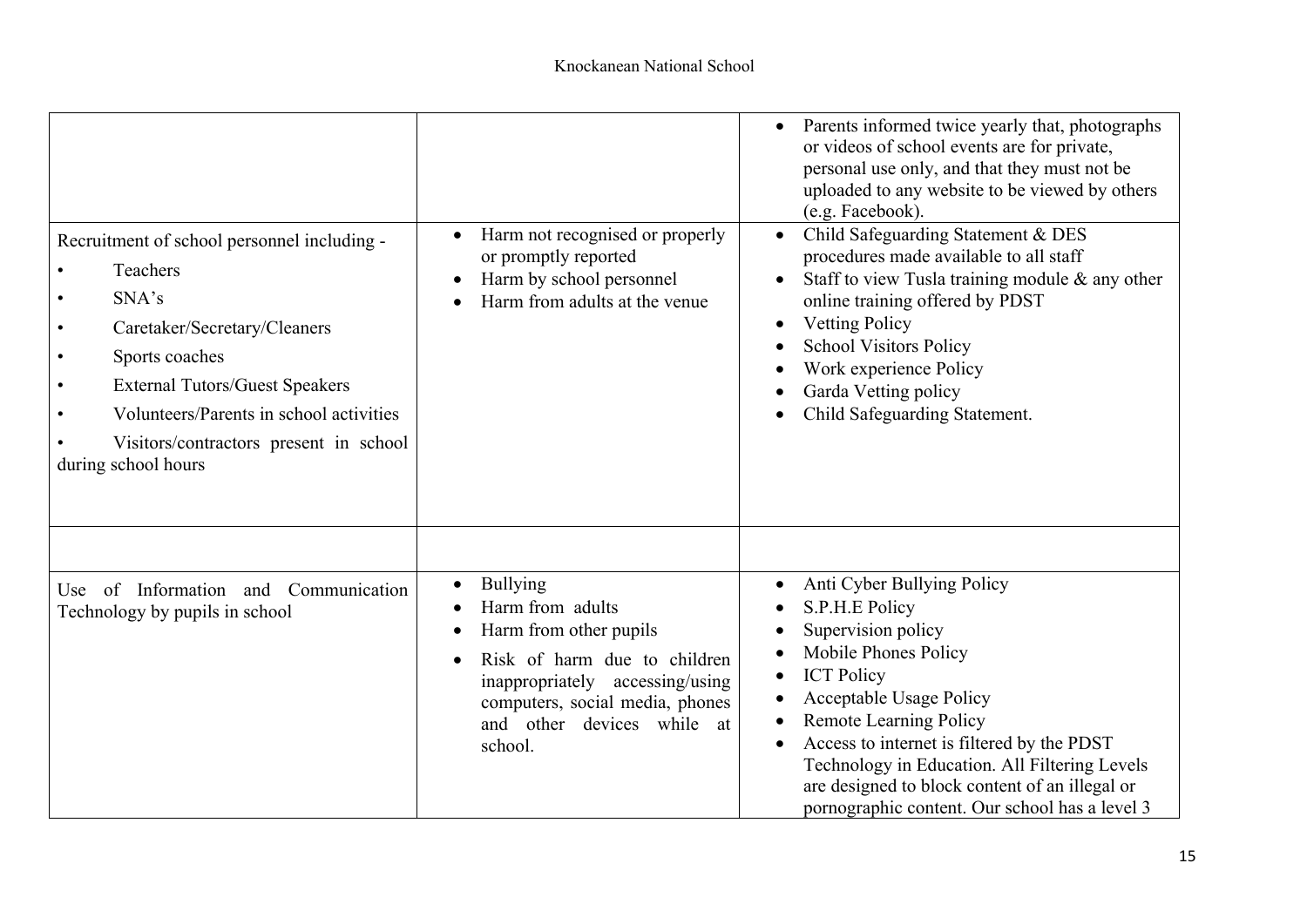|                                                               |                                                                                  | filtering setting which blocks websites that are<br>categorized as Personal such as blogs and Social<br>Networking such as Flickr and Facebook.<br>In line with our school's Acceptable Usage<br>Policy:<br>Internet sessions will always be supervised by a<br>teacher. If there is no teacher in the room, access<br>to the Internet is prohibited.<br>In line with school Policy on Use of Mobile<br>Phones: Any pupil found in possession of a<br>phone during the school day will have the phone<br>confiscated and it will remain so until it is<br>collected, in person, by a parent/guardian.<br>See Acceptable Usage Policy for more details.<br>See Remote Learning Policy<br>Every two years the school organises for Dr<br>Maureen Griffen to speak with $5th$ & 6 <sup>th</sup> classes<br>on Internet Safety |
|---------------------------------------------------------------|----------------------------------------------------------------------------------|----------------------------------------------------------------------------------------------------------------------------------------------------------------------------------------------------------------------------------------------------------------------------------------------------------------------------------------------------------------------------------------------------------------------------------------------------------------------------------------------------------------------------------------------------------------------------------------------------------------------------------------------------------------------------------------------------------------------------------------------------------------------------------------------------------------------------|
| After school use of school premises by other<br>organisations | Bullying<br>$\bullet$<br>Harm from adults<br>Harm from other pupils<br>$\bullet$ | Outside users have own insurance, signed<br>contract stating the relevant Child protection<br>procedures are in place.<br>In line with our school's Use of the School<br>Premises Policy:<br>Individuals/groups using the facilities of<br>Knockanean NS are required to put procedures<br>in place to ensure that all children in their care<br>are properly supervised at all times.<br>This includes the supervision and care of pupils<br>waiting beforehand and waiting to be collected<br>afterwards.<br>Responsibility lies solely with the<br>individual/Group using the premises for                                                                                                                                                                                                                              |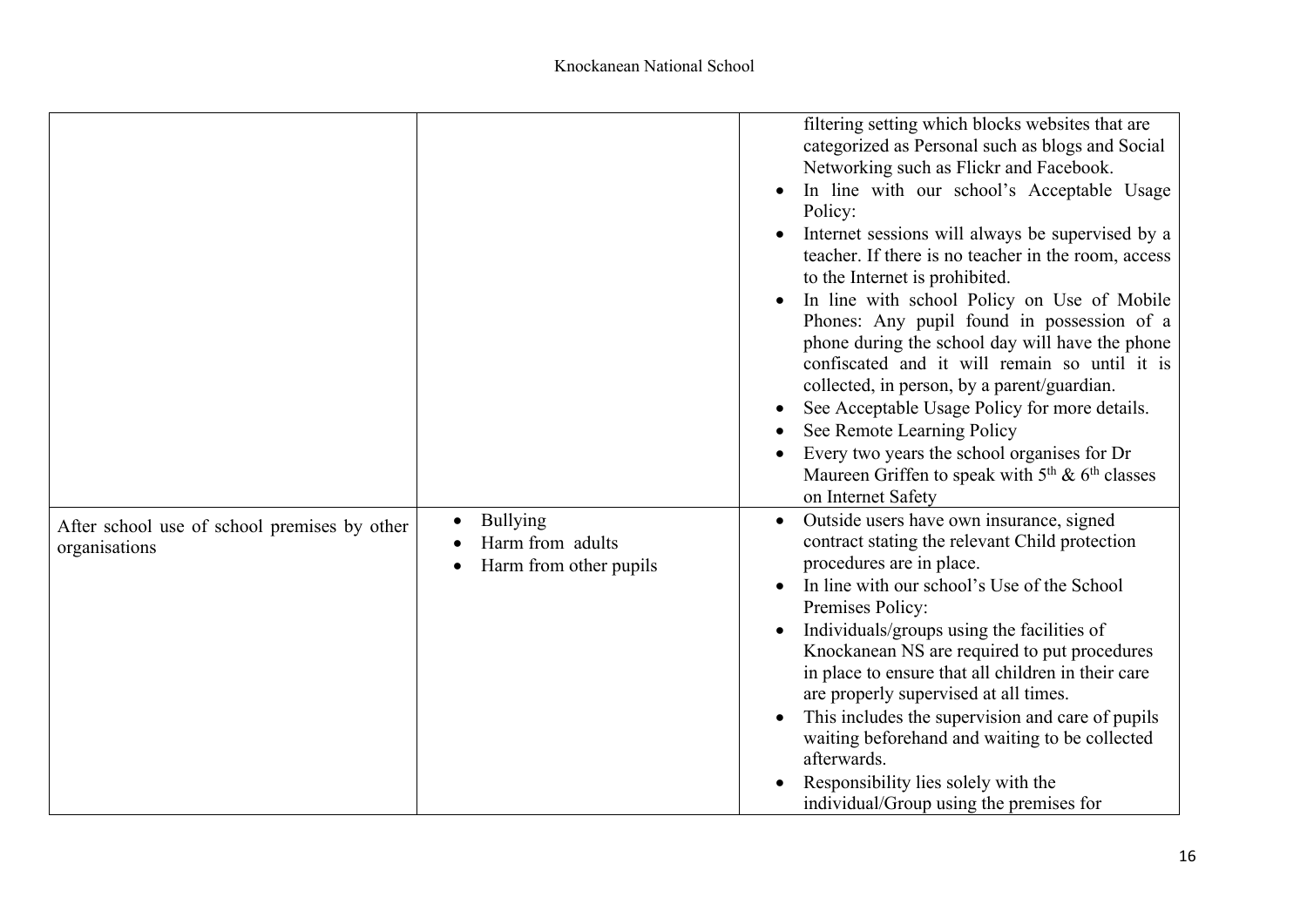|                                                                                                                                |                                                                                      | communicating with Parents about<br>Starting/Finishing times, Cancellations or re-<br>scheduling. A contact number should be<br>provided to parents.<br>Access to the school will not be granted to any<br>outside group for use during the school day,<br>from 9.00am to 2.40pm. In line with our school's<br>Use of the School Premises Policy:                                                                                                                                                                                                                                  |
|--------------------------------------------------------------------------------------------------------------------------------|--------------------------------------------------------------------------------------|------------------------------------------------------------------------------------------------------------------------------------------------------------------------------------------------------------------------------------------------------------------------------------------------------------------------------------------------------------------------------------------------------------------------------------------------------------------------------------------------------------------------------------------------------------------------------------|
| Application of sanctions under the school's<br>Code of Behaviour including detention of<br>pupils, confiscation of phones etc. | Harm by school personnel                                                             | Supervision Policy.<br>All detentions will take place in a designated<br>classroom at lunchtime, which is supervised by a<br>teacher.                                                                                                                                                                                                                                                                                                                                                                                                                                              |
| Late drop-offs, early collection, late pick up.                                                                                | Risk of child being harmed in the school<br>by another adult.                        | In line with our School Attendance Policy:<br>Latecomers must be logged on Aladdin<br>Early Leavers must be signed out by an<br>appointed adult. The appointed adult must wait<br>in the reception area while Madge gets their<br>child.<br>Significant concerns in relation to timekeeping<br>are reported to the Education Welfare Officer.<br>Children's attendance at school will be<br>monitored with an explanation required for any<br>missed days.<br>Significant attendance concerns are reported to<br>the Education Welfare Officer by means of<br>individual referral. |
| <b>List of School Activities</b>                                                                                               | The school has identified the following<br>risk of harm in respect of its activities | The school has the following procedures in place to<br>address the risks of harm identified in this<br>assessment -                                                                                                                                                                                                                                                                                                                                                                                                                                                                |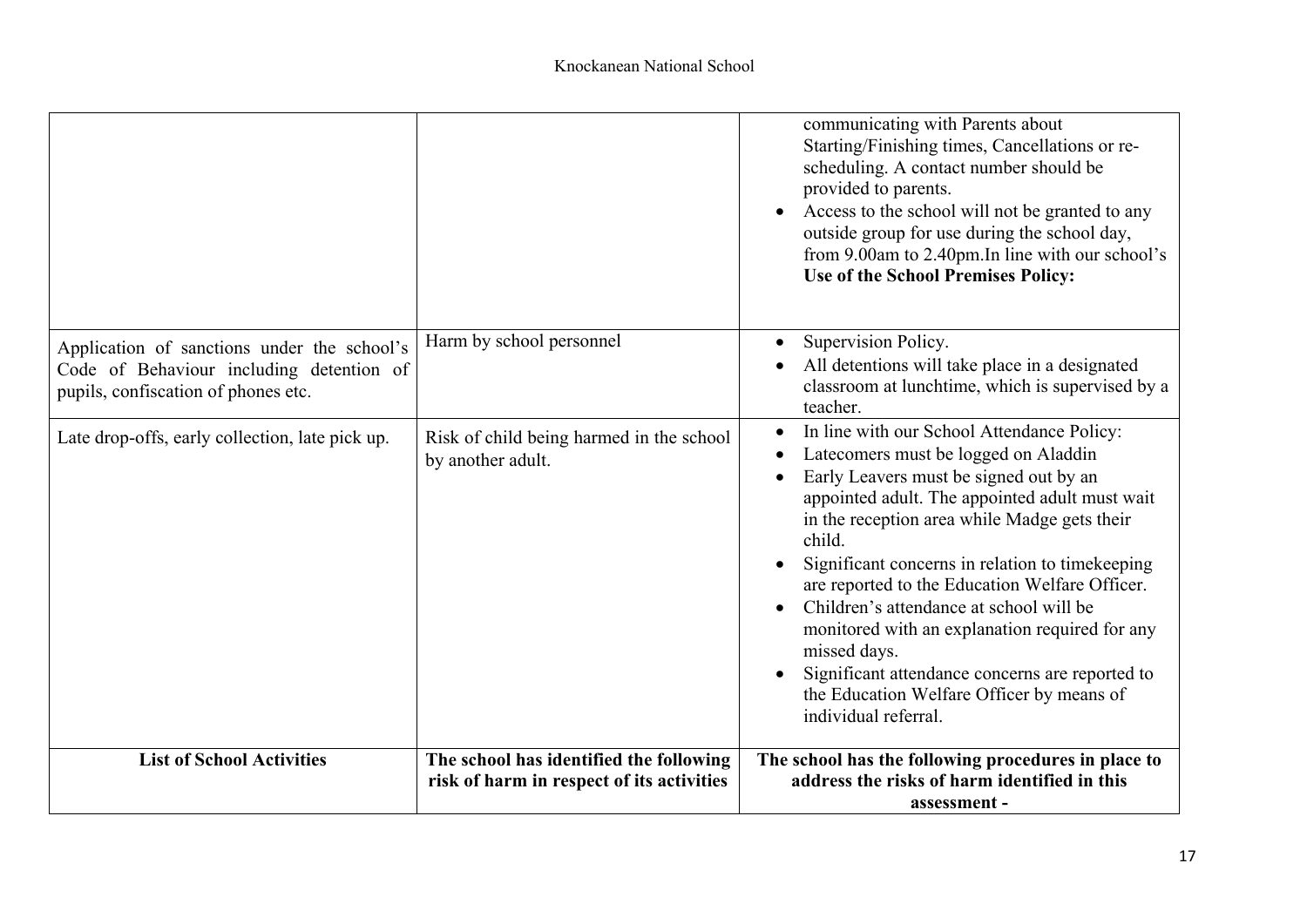| Hand-over of children to an appointed<br>adult at Infant collection time (1.40pm). | Risk of child being harmed in the school<br>by another adult                         | Names and contact numbers of adults who have<br>$\bullet$<br>permission to collect each child are provided by<br>parents on enrolment and stored on our school<br>online data-base. It is the responsibility of<br>parents to inform the school of any change to<br>same.<br>Children are lined up in the school<br>corridor/classroom and released to their<br>appointed adult.<br>If an unknown adult comes to collect a child<br>(e.g. a family friend, an aunt/uncle, a cousin,<br>etc.) and the school has not been informed<br>beforehand by a parent, the class teacher calls<br>the parents to confirm the child has permission<br>to go with that adult.<br>If an adult appears to be under the influence of<br>$\bullet$<br>drugs or alcohol when they come to collect a<br>child from school, they are not released by the<br>class teacher. This would then be reported to the<br>DLP or DDLP immediately |
|------------------------------------------------------------------------------------|--------------------------------------------------------------------------------------|-----------------------------------------------------------------------------------------------------------------------------------------------------------------------------------------------------------------------------------------------------------------------------------------------------------------------------------------------------------------------------------------------------------------------------------------------------------------------------------------------------------------------------------------------------------------------------------------------------------------------------------------------------------------------------------------------------------------------------------------------------------------------------------------------------------------------------------------------------------------------------------------------------------------------|
|                                                                                    |                                                                                      |                                                                                                                                                                                                                                                                                                                                                                                                                                                                                                                                                                                                                                                                                                                                                                                                                                                                                                                       |
|                                                                                    |                                                                                      |                                                                                                                                                                                                                                                                                                                                                                                                                                                                                                                                                                                                                                                                                                                                                                                                                                                                                                                       |
| <b>List of School Activities</b>                                                   | The school has identified the following<br>risk of harm in respect of its activities | The school has the following procedures in place to<br>address the risks of harm identified in this<br>assessment -                                                                                                                                                                                                                                                                                                                                                                                                                                                                                                                                                                                                                                                                                                                                                                                                   |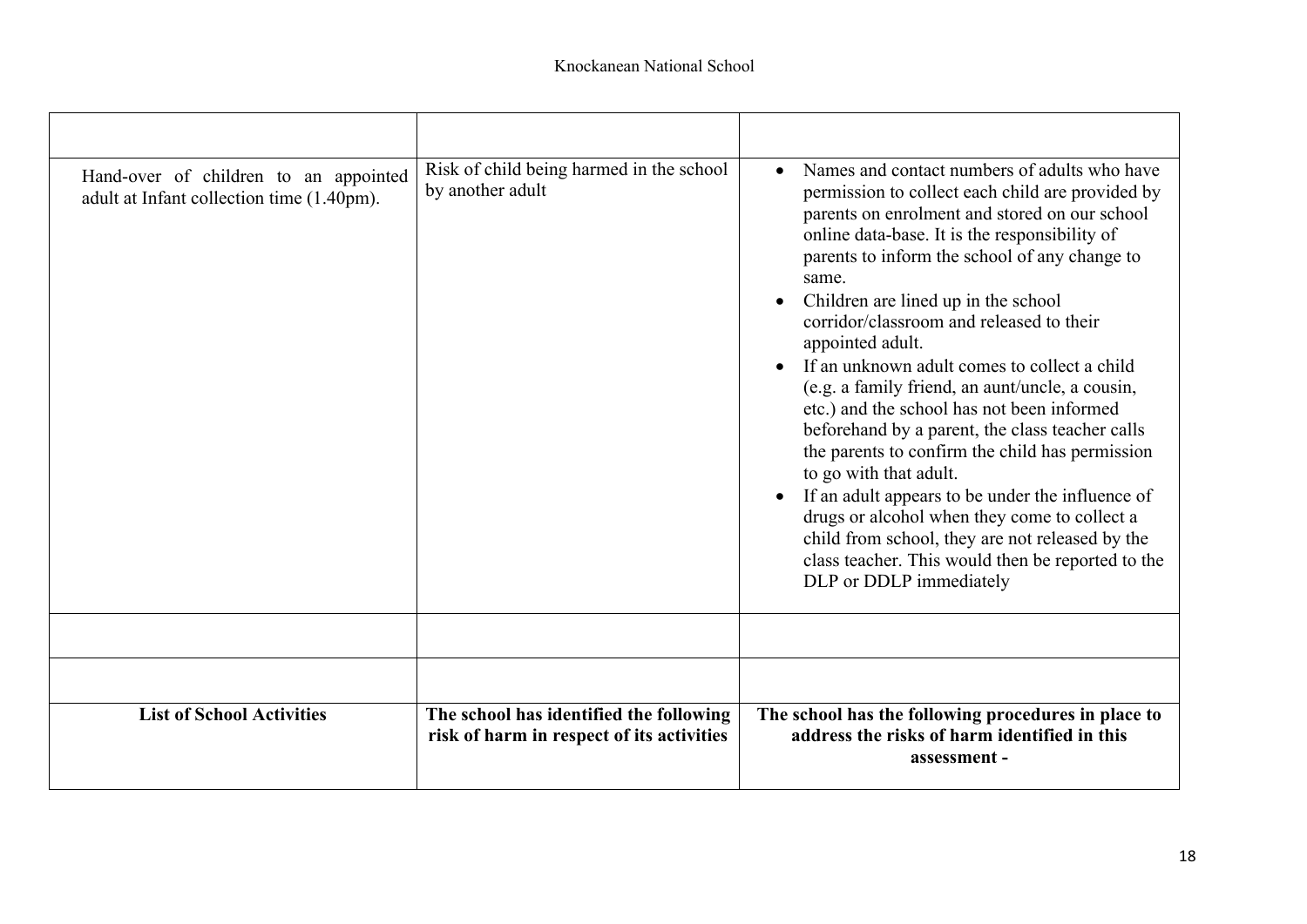| Interaction with visitors to the school/external<br>coaches. | Risk of child being harmed in the school<br>by another adult | Visitors and external coaches must check in at<br>the office before accessing the building.<br>Regular visitors to the school, e.g. external<br>teachers, guest speakers, are vetted and a copy of<br>their vetting (either hard copy or digital) is<br>provided to the school.<br>Persons administering external programmes (e.g.<br>GAA coaches etc) through another body will<br>provide the school with confirmation of vetting<br>from their relevant organization and a copy of<br>any appropriate insurance.<br>In line with our school's Health and Safety<br>Statement:<br>Children are closely supervised by staff<br>members during all school events in which<br>visitors are invited to or are present in the<br>school. |
|--------------------------------------------------------------|--------------------------------------------------------------|---------------------------------------------------------------------------------------------------------------------------------------------------------------------------------------------------------------------------------------------------------------------------------------------------------------------------------------------------------------------------------------------------------------------------------------------------------------------------------------------------------------------------------------------------------------------------------------------------------------------------------------------------------------------------------------------------------------------------------------|
| School transport arrangements                                | Risk from other adults.                                      | <b>School Tours Policy</b><br><b>Field Trip Procedures</b><br><b>Garda Vetting Policy</b><br>Pupils will not be permitted to board or remain<br>on a bus without teacher supervision.<br>The school shall receive confirmation from any<br>service provider that their employees are suitably<br>vetted.                                                                                                                                                                                                                                                                                                                                                                                                                              |
| Swimming                                                     | Risk from other kids<br>Risk from other adults               | <b>Supervision Policy</b><br><b>Swimming Policy</b><br>Mobile Phones Policy<br><b>Acceptable Usage Policy</b><br><b>Field Trip Procedures</b><br>Code of Behaviour<br><b>Anti-Bullying Policy</b>                                                                                                                                                                                                                                                                                                                                                                                                                                                                                                                                     |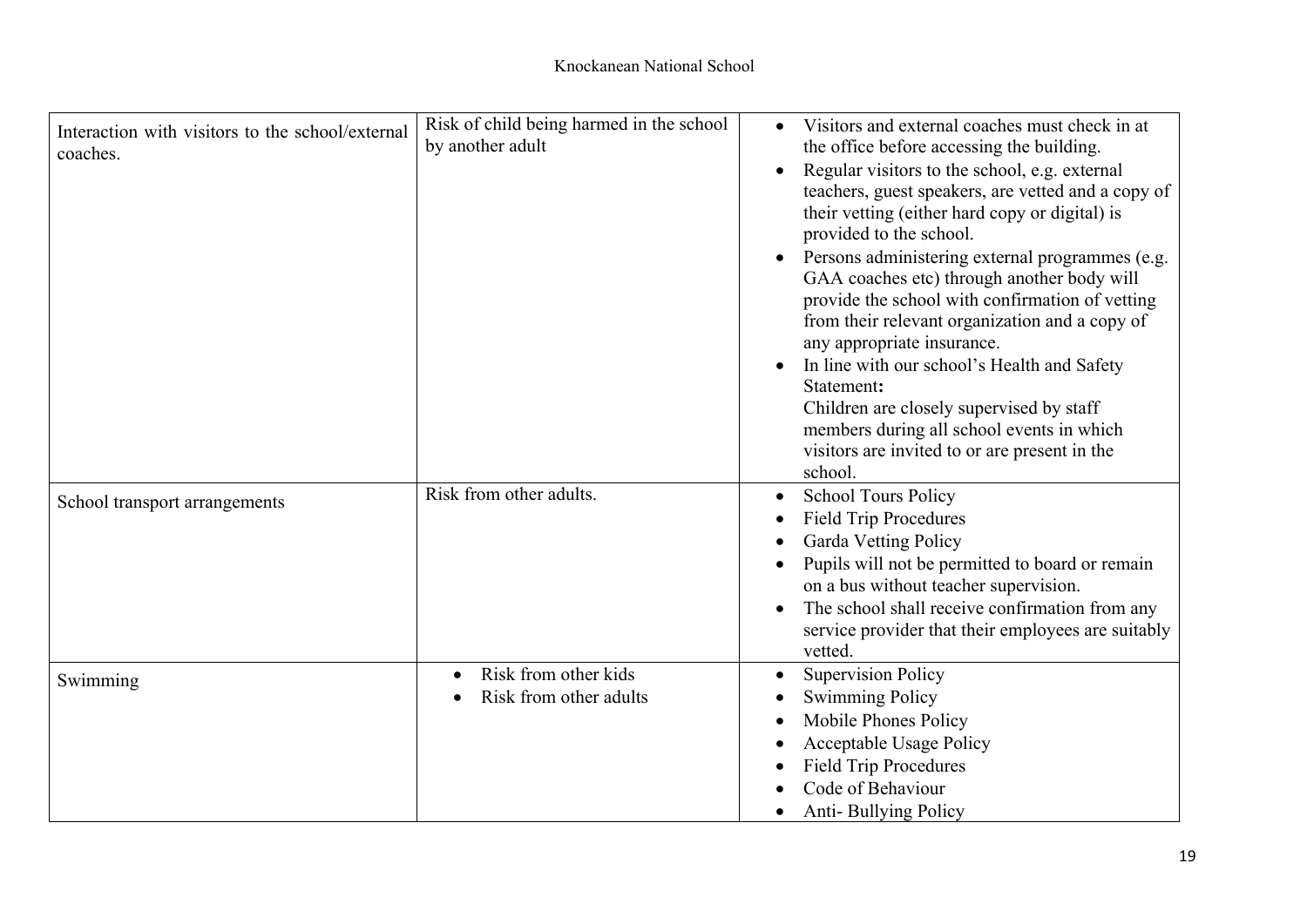| Changing in classrooms for plays/sports          | Risk from other adults<br>Risk from other pupils                | <b>Supervision Policy</b>                                                                                                                                                                                                                                                                                                                                                                                                                                                                                                                                                                                                                                                                                                                                                                                                                                                                                                        |
|--------------------------------------------------|-----------------------------------------------------------------|----------------------------------------------------------------------------------------------------------------------------------------------------------------------------------------------------------------------------------------------------------------------------------------------------------------------------------------------------------------------------------------------------------------------------------------------------------------------------------------------------------------------------------------------------------------------------------------------------------------------------------------------------------------------------------------------------------------------------------------------------------------------------------------------------------------------------------------------------------------------------------------------------------------------------------|
| Child not collected from after school activities | Risk from other pupils<br>$\bullet$<br>Risk from other adults   | Use of the school premises policy<br>Supervision policy<br>In the case of school related activities, all parents<br>are made aware of the finishing time of activities<br>and that pupils must be collected on time. If a<br>pupil is not collected on time the teacher(s) in<br>charge must make contact with the<br>parents/emergency contact number.<br>Individuals/groups using the facilities of<br>Knockanean NS are required to put procedures<br>in place to ensure that all children in their care<br>are properly supervised at all times.<br>This includes the supervision and care of pupils<br>$\bullet$<br>waiting beforehand and waiting to be collected<br>afterwards.<br>Responsibility lies solely with the<br>individual/Group using the premises for<br>communicating with Parents about<br>Starting/Finishing times, Cancellations or re-<br>scheduling. A contact number should be<br>provided to parents. |
| Storage or publication of photos of children     | Risk of pupil images being accessed and<br>used inappropriately | In line with the school Data Protection Policy:<br>•Parental consent to take photos of children is obtained<br>by the school on enrolment and is stored in the child's<br>file<br>•Is the responsibility of the class teacher to make<br>themselves aware of any children in his or her class<br>who do not have permission to be in school photos                                                                                                                                                                                                                                                                                                                                                                                                                                                                                                                                                                               |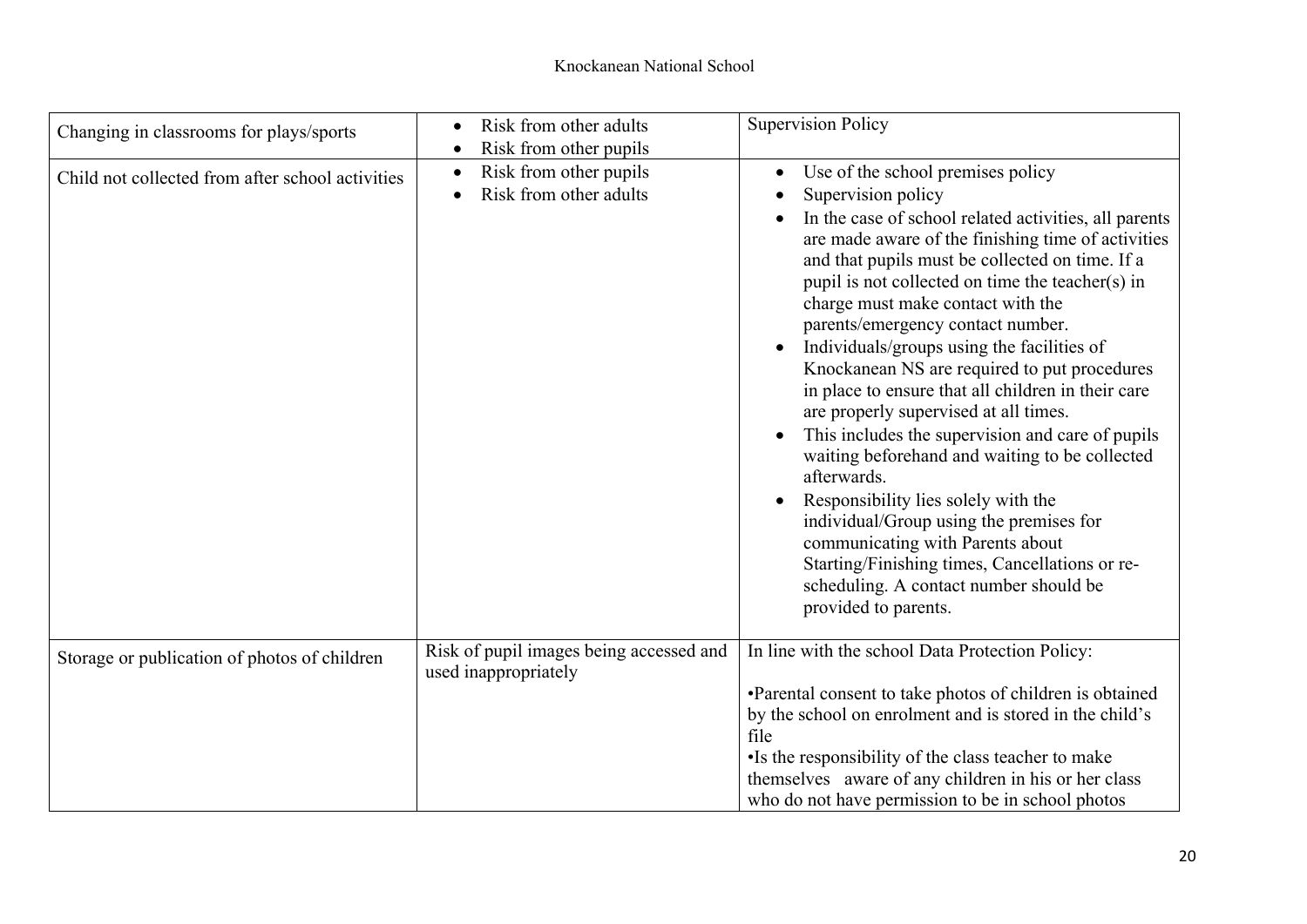|                                                                        |                                                                                                         | •Photos taken by staff are removed from personal<br>devices after being sent to school.<br>•Photos are stored securely on the school storage space.<br>•Children's names are not published with photos<br>uploaded to the school website or class blogs.<br>•Children are not permitted to use electronic devices<br>(e.g. iPads, cameras, personal devices) unless under the<br>supervision of an adult and for educational purposes.<br>•Children are not permitted to use camera phones/digital<br>devices during the school day or at school events unless<br>permitted by the school. |
|------------------------------------------------------------------------|---------------------------------------------------------------------------------------------------------|--------------------------------------------------------------------------------------------------------------------------------------------------------------------------------------------------------------------------------------------------------------------------------------------------------------------------------------------------------------------------------------------------------------------------------------------------------------------------------------------------------------------------------------------------------------------------------------------|
| <b>List of School Activities</b>                                       | The school has identified the following<br>risk of harm in respect of its activities                    | The school has the following procedures in place to<br>address the risks of harm identified in this<br>assessment -                                                                                                                                                                                                                                                                                                                                                                                                                                                                        |
| Data Protection                                                        | Risk of personal information regarding<br>pupils<br>being<br>accessed<br>and<br>used<br>inappropriately | In line with the school's Data Protection Policy:<br>Confidential documents relating to children in<br>$\bullet$<br>the school are stored securely in the school.<br>Hard copies are stored in locked filing cabinets<br>in the office/classrooms.<br>Soft copies are stored in a secure online<br>database. A password is required to access the<br>documents.<br>Documents are shared with staff on a need to<br>know basis.                                                                                                                                                             |
| Student<br>training<br>teachers<br>undertaking<br>placement in school. | Risk of harm by another adult.                                                                          | Policy on Students on Teaching Placement:<br>Prior to accepting a student on teaching<br>placement it is the responsibility of said student<br>to provide the school with:<br>Written verification that the placement is                                                                                                                                                                                                                                                                                                                                                                   |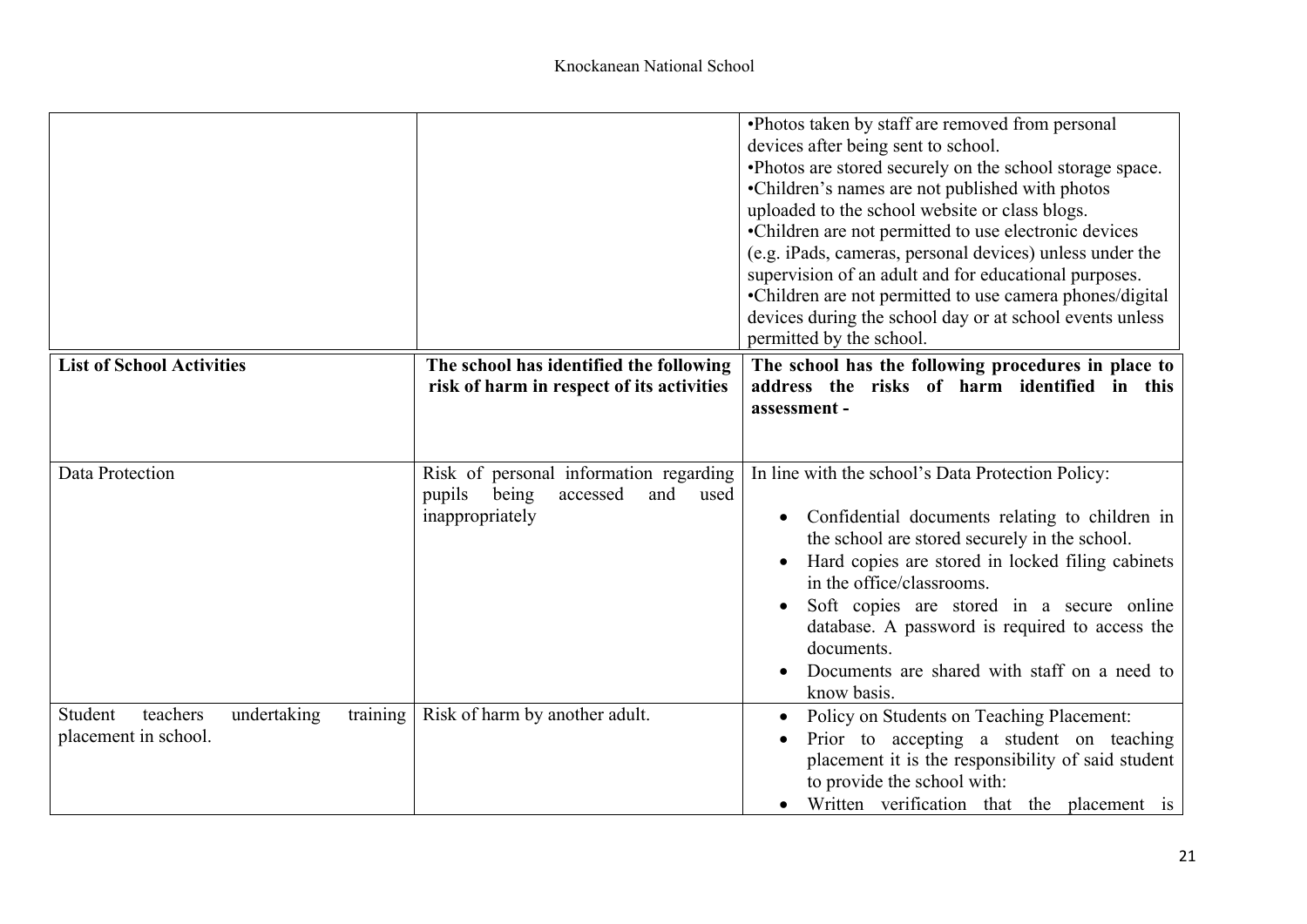|                                                     |                                                                                                                                                                                                                    | supported by and indemnified by the college in<br>which the student is attending.<br>Confirmation that Knockanean National Schools<br>$\bullet$<br>vetting obligations (as per DES circular<br>$31/2016$ ) will be complied with in advance of<br>commencing teaching placement.<br>Teachers to remain with the class at all times.                                                                                                                                                                               |
|-----------------------------------------------------|--------------------------------------------------------------------------------------------------------------------------------------------------------------------------------------------------------------------|-------------------------------------------------------------------------------------------------------------------------------------------------------------------------------------------------------------------------------------------------------------------------------------------------------------------------------------------------------------------------------------------------------------------------------------------------------------------------------------------------------------------|
| Children going on messages throughout the<br>school | Harm from other pupils<br>$\bullet$<br>Harm from other adults                                                                                                                                                      | <b>Supervision Policy</b>                                                                                                                                                                                                                                                                                                                                                                                                                                                                                         |
| Pupils in classrooms before school                  | Harm from other pupils<br>Harm from other adults                                                                                                                                                                   | <b>Supervision Policy</b>                                                                                                                                                                                                                                                                                                                                                                                                                                                                                         |
| Covid 19 Remote Teaching and Learning               | <b>Bullying</b><br>Neglect<br>Harm from adults<br>Harm from other pupils<br>Risk of harm due to children<br>inappropriately accessing/using<br>computers, social media, phones<br>and other devices while at home. | Anti Cyber Bullying Policy<br>S.P.H.E Policy<br>Mobile Phones Policy<br><b>ICT Policy</b><br><b>Acceptable Usage Policy</b><br>Distance Learning Policy<br>Class teachers to monitor those pupils who have<br>not engaged and to follow up with a phone call<br>to the parents. Teacher to log efforts made to get<br>parents/pupils to engage.<br>Report any concerns to DLP or DDLP<br>Every two years the school organises for Dr<br>Maureen Griffen to speak with $5th$ & $6th$ classes<br>on Internet Safety |

In undertaking this risk assessment, the board of management has endeavoured to identify as far as possible the risks of harm that are relevant to this school and to ensure that adequate procedures are in place to manage all risks identified. While it is not possible to foresee and remove all risk of harm, the school has in place the procedures listed in this risk assessment to manage and reduce risk to the greatest possible extent.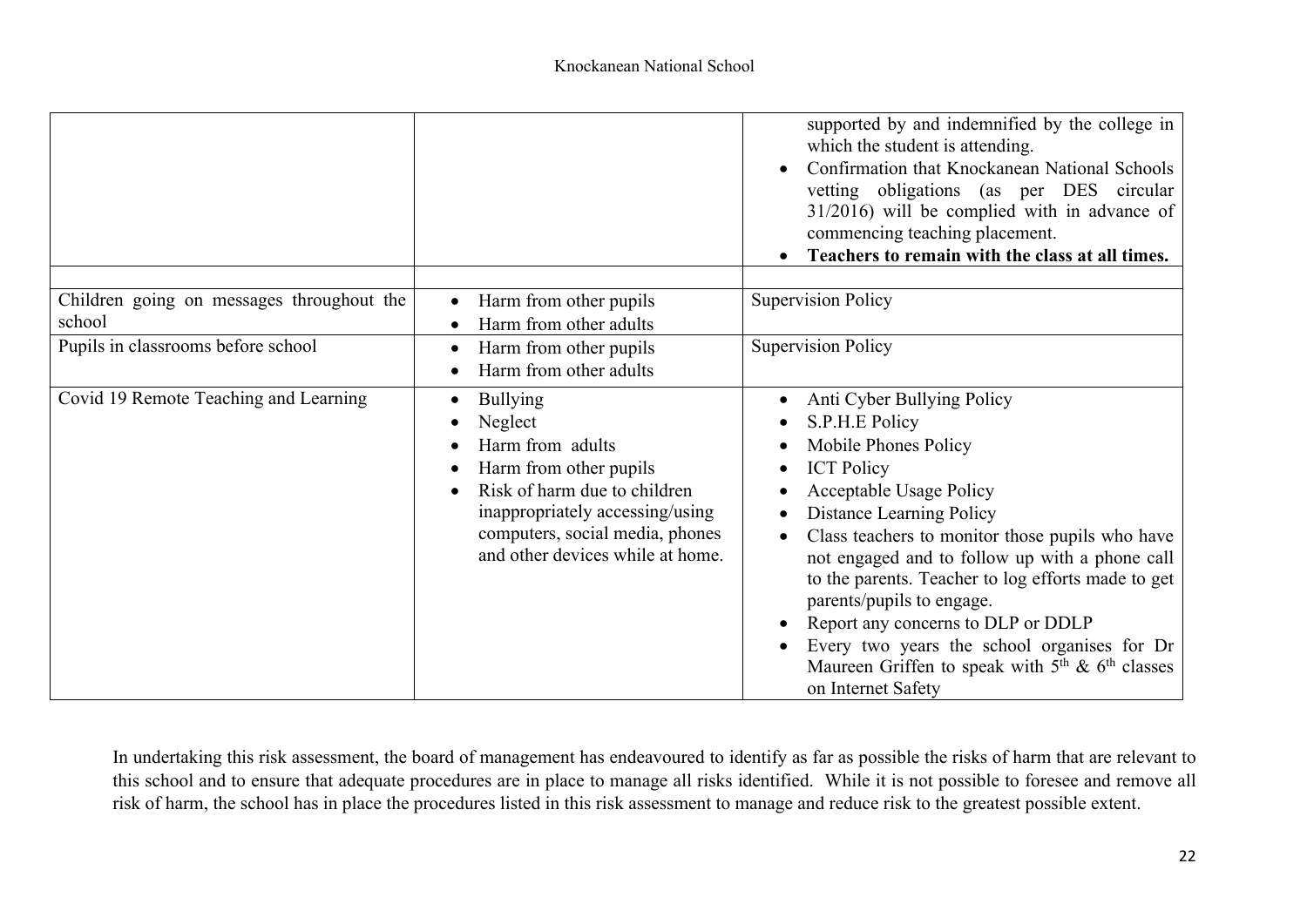Knockanean National School's Child Safeguarding Statement and Risk Assessment has been developed in line with requirements under the Children First Act 2015, the Addendum to Children First (2019), the Children First: National Guidance for the Protection and Welfare of Children 2017 and Tusla's Child Safeguarding: A Guide for Policy, Procedure and Practice. In addition to the procedures listed in our risk assessment, the following procedures support our intention to safeguard children while they are availing of our service:

## **Procedure for the management of allegations of abuse or misconduct against workers / volunteers of a child availing of our service**

- Minor complaints about staff are managed in line with the complaint's procedure, as outlined in out Parental Complaints Procedure which is available on our school website.
- Allegations against staff of abuse or misconduct are managed in line with the provisions of section 5.6 of the DES Child Protection Procedures for Primary and Post Primary Schools 2017.

## **Procedure for the recruitment and selection of workers and volunteers to work with children**

- Only teachers who can provide up to date vetting by the National Vetting Bureau are employed in Knockanean National School. All temporary and permanent teachers are registered with the Teaching Council.
- All Special Needs Assistants and ancillary staff employed by the Board of Management must undergo and successfully complete up to date vetting by the National Vetting Bureau in advance of commencing employment.
- References from previous employers are obtained before employment commences in the school.
- A Form of Undertaking and Statutory Declaration must be completed before commencing in the school.
- Parents and volunteers who attend the school on a regular basis to assist in school related activities will be vetted by the BOM through Killaloe Diocesan Office.

## **Procedure for the provision of and access to child safeguarding training and information, including the identification of the occurrence of harm**

- School staff members are given a hard copy of Knockanean National School's Child Safeguarding Statement and Risk Assessment.
- School staff members are informed of school child-protection and anti-bullying procedures during staff induction at the beginning of each school year.
- School staff will avail of online training made available by TUSLA and the PDST.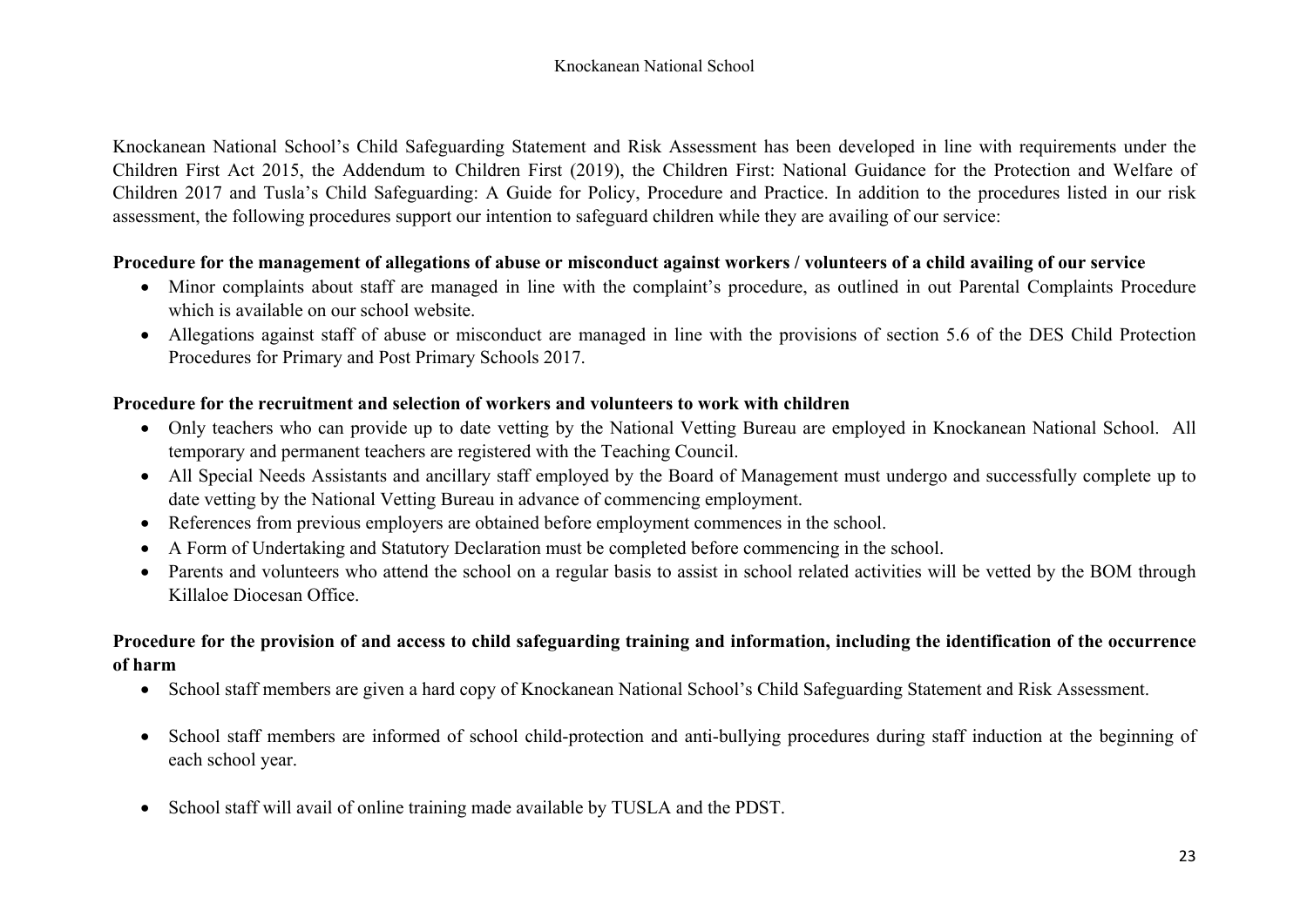- The DLP/DDLP engaged with face to face Child Protection training with the PDST on April 24<sup>th</sup> 2018 in Clare Education Centre.
- School management will keep updated on current Child Protection guidelines and circulars.

## **The following documents are readily available to school staff in a shared Child Protection folder on Aladdin**

- Knockanean National School's Child Safeguarding Statement
- Knockanean National School's Child Safeguarding Risk Assessment
- All Child Protection related policies
- DES Child Protection Procedures for Primary and Post Primary Schools 2017
- Primary Circular 0081/2017
- Children First: National Guidance for the Protection and Welfare of Children 2017
- The Addendum to Children First (2019)

## **Procedure for the reporting of child protection or welfare concerns to Tusla**

- All mandated persons shall report a mandated concern to Tusla as soon as practicable in accordance with the Children First Act.
- The DLP, Jim Curran or in his absence/unavailability, DDLP, Mary Hanrahan, shall act as a resource to the mandated person to ensure that reporting procedures are followed correctly and promptly.
- On completion by the mandated person, a report shall be forwarded to the relevant Duty Social Worker by the DLP, DDLP or Mandated Person.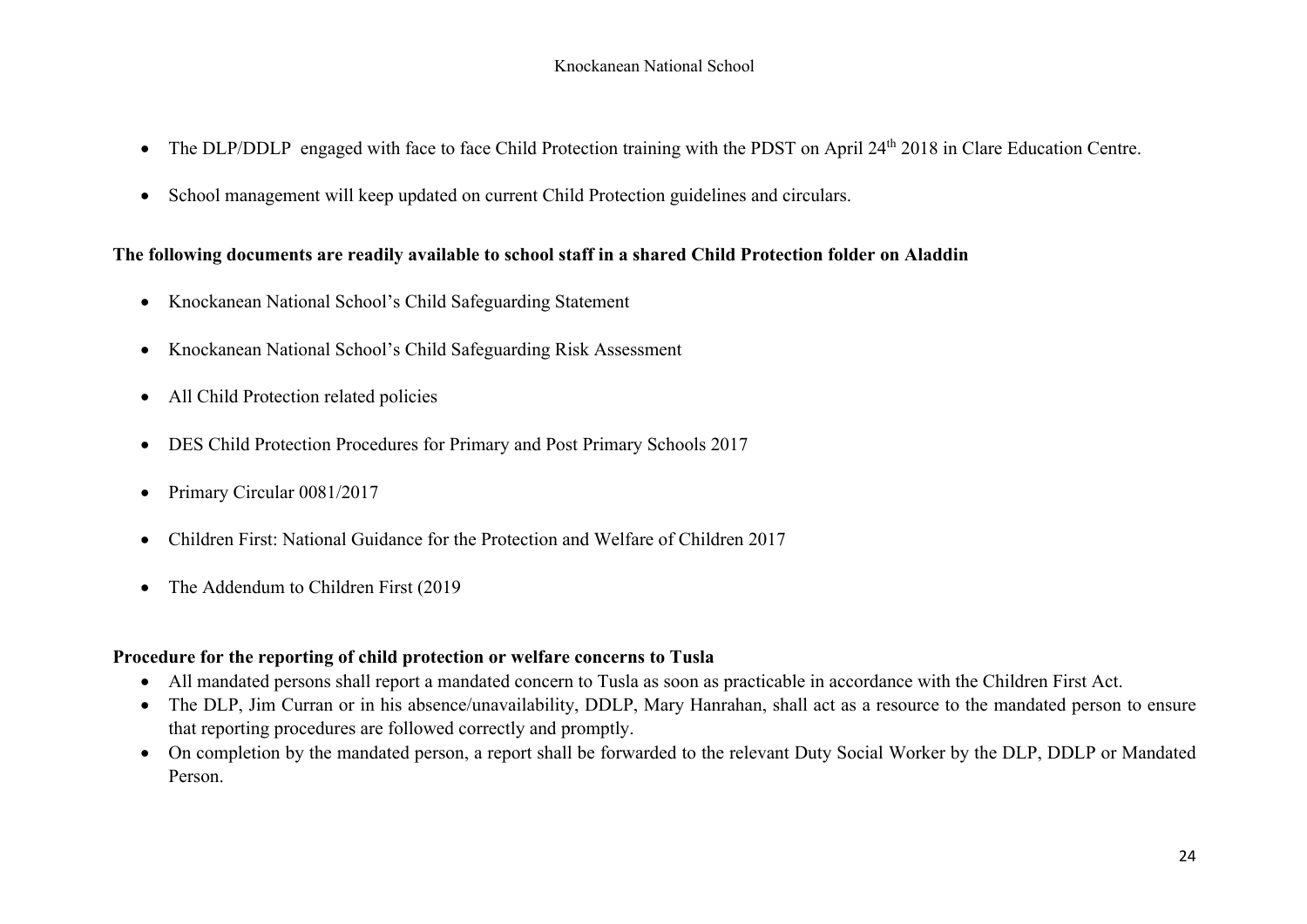- In the event the report is forwarded by the DLP or DDLP, the Mandated Person shall be informed in writing that the report has been forwarded.
- In the event that the report is forwarded by a mandated person without the assistance of the DLP/DDLP, the DLP or DDLP shall be informed in writing and copies provided will be stored securely in a locked filing case in the strong room.

## **Procedure for maintaining a list of the persons in the relevant service who are mandated persons**

All Members of the teaching staff of Knockanean National School are mandated persons. Mandated persons, as defined in the Children First Act 2015, have a statutory obligation to report concerns which reach a particular threshold to Tusla and to cooperate with Tusla in the assessment of mandated reports.

## **Procedure for appointing a relevant person**

- The Board of Management of Knockanean National School, at a meeting held on the 6th March 2018, appointed the school principal, Mr. Jim Curran, as DLP, the relevant person in accordance with the Children First Act 2015.
- The Board of Management of Knockanean National School, at a meeting held on the 6th March 2018, appointed the school deputy principal, Ms. Mary Hanrahan, as DDLP. The DDLP will deputise for the DLP in his absence
- The name and contact details of the current DLP and DDLP will be displayed in the school reception area and are included on the Child Safeguarding Statement available on the school website.

## **Implementation:**

In Knockanean National School we are committed to the implementation of our Child Safeguarding Statement and the procedures that support our intention to keep children safe from harm while availing of our service.

All staff members acknowledge their responsibilities to safeguard our pupils while in our care.

## **Communication**

This document will be published on our school website and will be circulated to all members of our school community including parents and staff. A hard copy of the policy will be made available on request.

## **Ratification and Review**

This risk assessment has been completed by the Board of Management of Knockanean National School on 6th March 2018.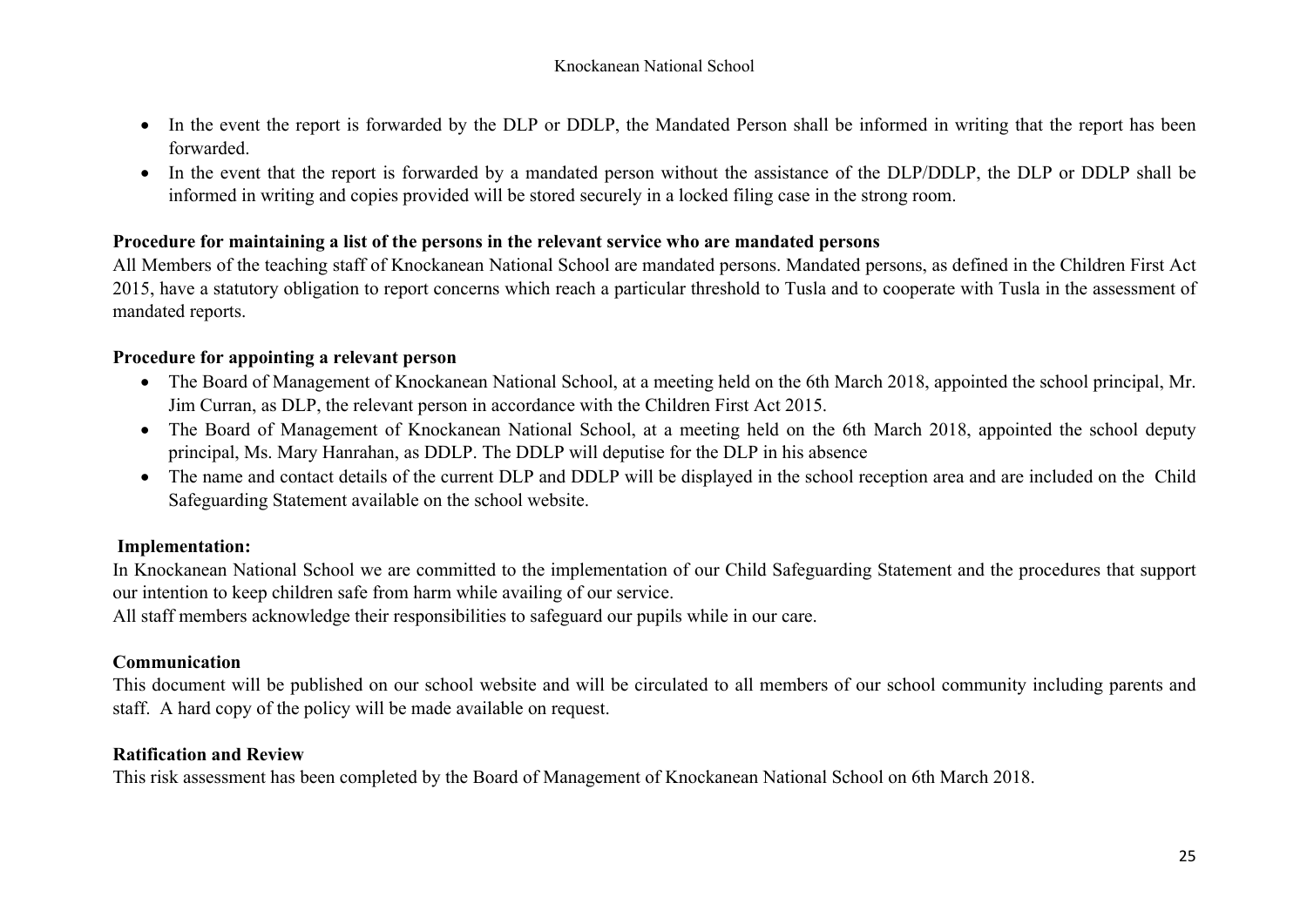This Risk Assessment will be reviewed as part of the school's annual review of its Child Safeguarding Statement.

Signed \_\_\_\_\_\_\_\_\_\_\_\_\_\_\_\_\_\_\_\_\_\_\_\_\_\_\_\_\_\_\_\_\_\_\_\_\_ Date \_\_\_\_\_\_\_\_\_\_\_\_\_\_\_\_

Chairperson, Board of Management

Signed Date Date  $\Box$ 

Principal/Secretary to the Board of Management

This Policy was reviewed by the Board of Management of Knockanean N.S. on

Signed on behalf of the Board of Management by

\_\_\_\_\_\_\_\_\_\_\_\_\_\_\_\_\_\_\_\_\_\_\_\_\_\_\_\_\_\_\_\_\_\_\_\_\_

\_\_\_\_\_\_\_\_\_\_\_\_\_\_\_\_\_\_\_\_\_\_\_\_\_\_\_\_\_\_\_\_\_\_\_\_\_\_ Chairperson BOM

This Policy was reviewed by the Board of Management of Knockanean N.S. on

Signed on behalf of the Board of Management by